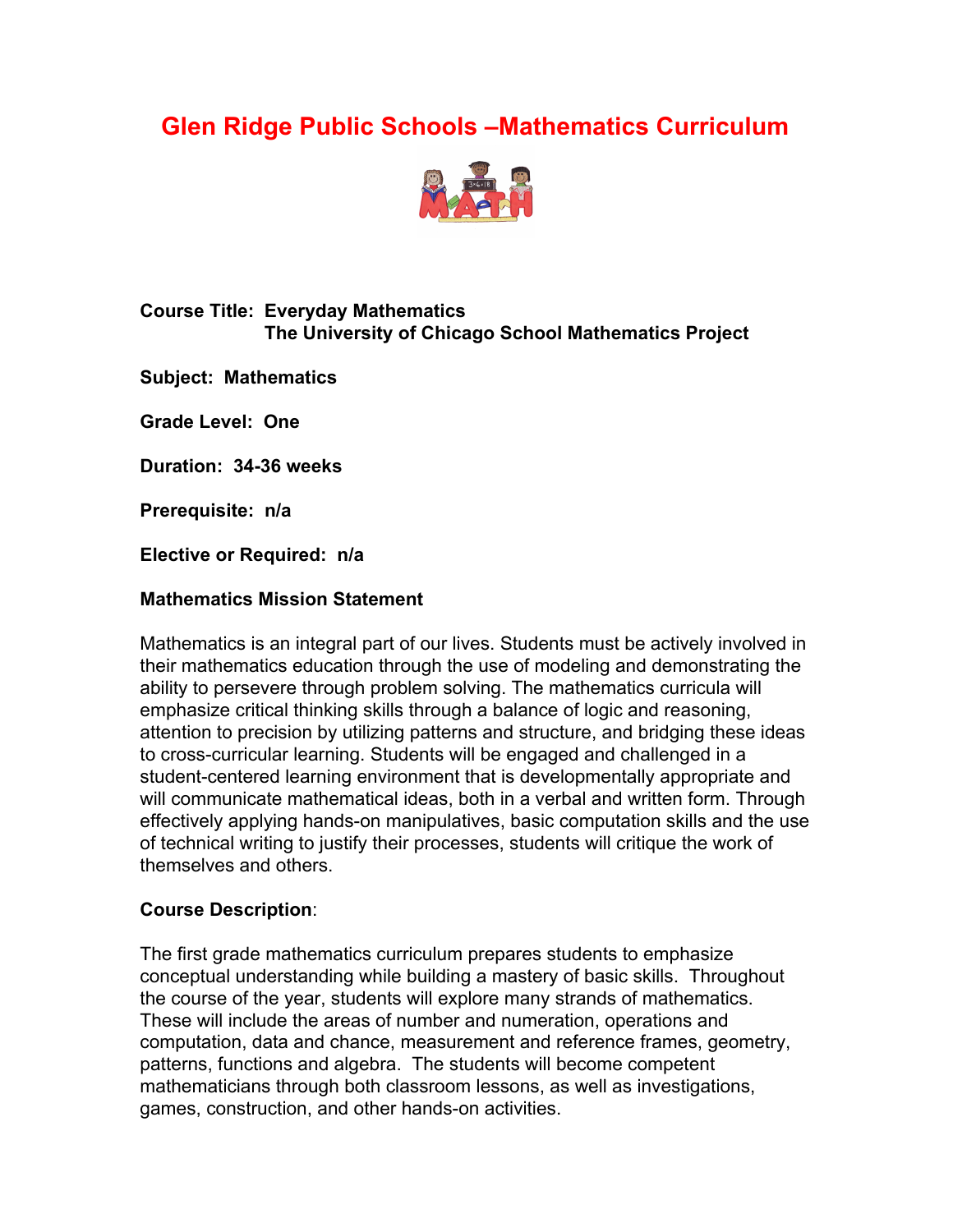The first grade units will emphasize the concept of counting; reading and writing, and modeling whole numbers; investigating whole number place value; exploring fractions; using ordinal numbers. The students will learn addition and subtraction facts and explore fact families. Informal work with properties of numbers and operations will begin as well as values of coin combinations. The program will include collecting, organizing, and displaying data using tally charts, tables, line plots, and graphs as well as exploring concepts of chance. In addition, the students will experience activities involving tools to measure length and weight; using clocks, calendars, timelines, and thermometers. Geometry is also highlighted as the students explore 2- and 3- dimensional shapes. Exploring attributes, patterns, sequences, relations, and functions; finding missing numbers and rules in Frames-and-Arrows and "What's My Rule?" are also a part of the first grade mathematics program. The Everyday Mathematics program explores a broad mathematics spectrum preparing students to achieve their maximum potential in mathematics.

**Author**: Helene Maia **Date Submitted**: Summer 2017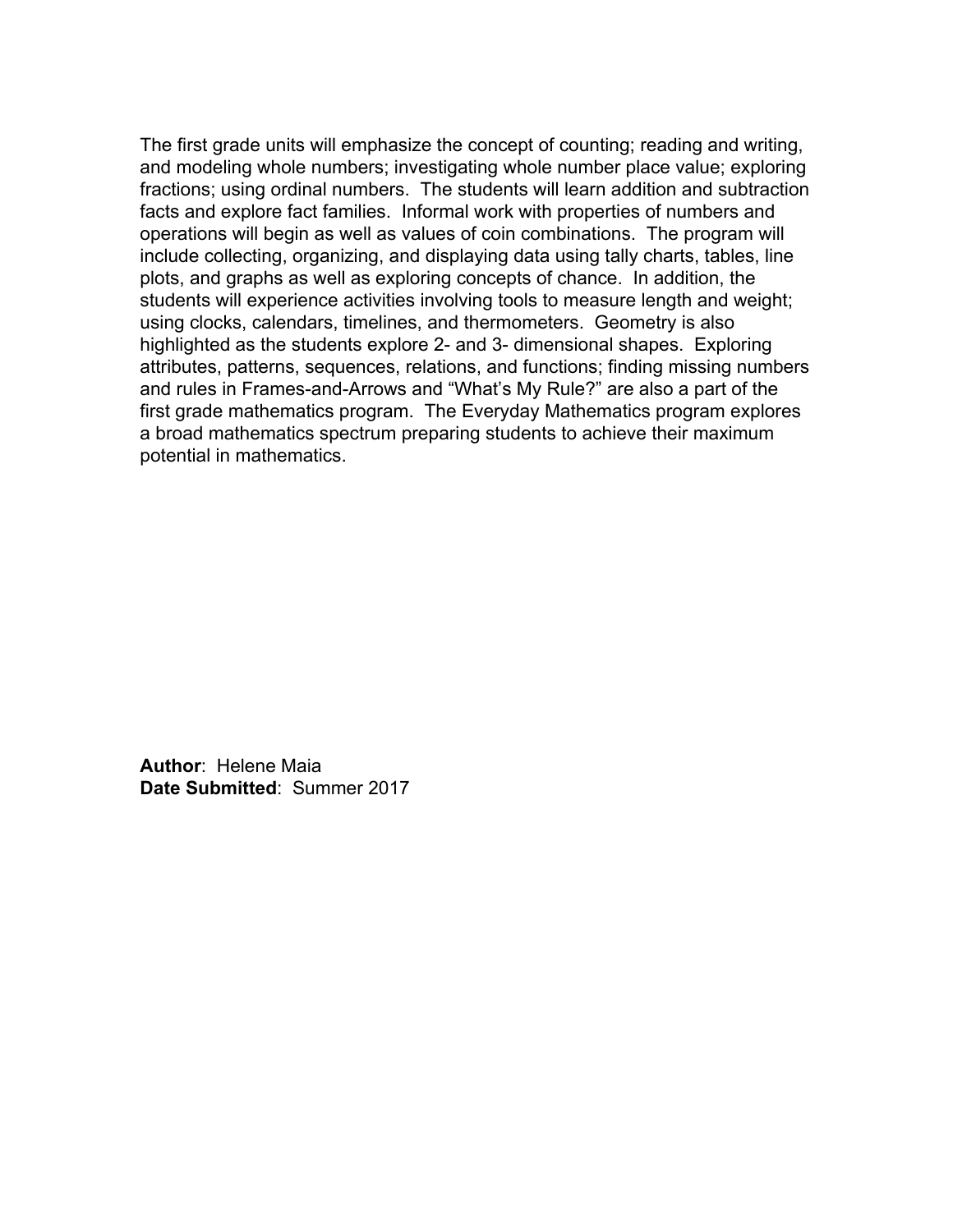**Unit 1: Counting**

## **Approximately 4 Weeks**

**Essential Questions:**

- **● How do dot patterns relate to numbers?**
- **● How can you compare numbers on a number line?**
- **● Are there different ways to add?**
- **● How do we write numbers to 15?**
- **● How do we count numbers to 15?**
- **● How do we compare numbers to 15?**
- **● How can tally marks represent a number?**
- **● How can I interpret data?**
- **● Can I solve simple number stories?**
- **● Do number grids go forward and backward?**

**Upon completion of this unit students will be able to:**

- Solve simple number stories involving addition and subtraction within 10. (1.OA.1)
- Find a new number by counting up and back a number of spaces from a given number (< 20) on a number grid or number line. (1.OA.5)
- Use addition and subtraction within 10 to solve simple number stories. (1.OA.6)
- Count up by 1s on a number grid or number line (starting at any number  $\leq$ 100) and count a number of objects (< 20), including tally marks. (1.NBT.1)
- Tell which two numbers (< 15) is larger, using a number line if necessary. (1.NBT.3)
- Read the number of data points in each category of a tally chart. (1.MD.4)

## **Interdisciplinary Standards (njcccs.org)**

## **Standard 9.1 21st-Century Life & Career Skills**

All students will demonstrate the creative, critical thinking, collaboration, and problem-solving skills needed to function successfully as both global citizens and workers in diverse ethnic and organizational cultures.

## **Standard 9.3 - Career Awareness, Exploration, and Preparation**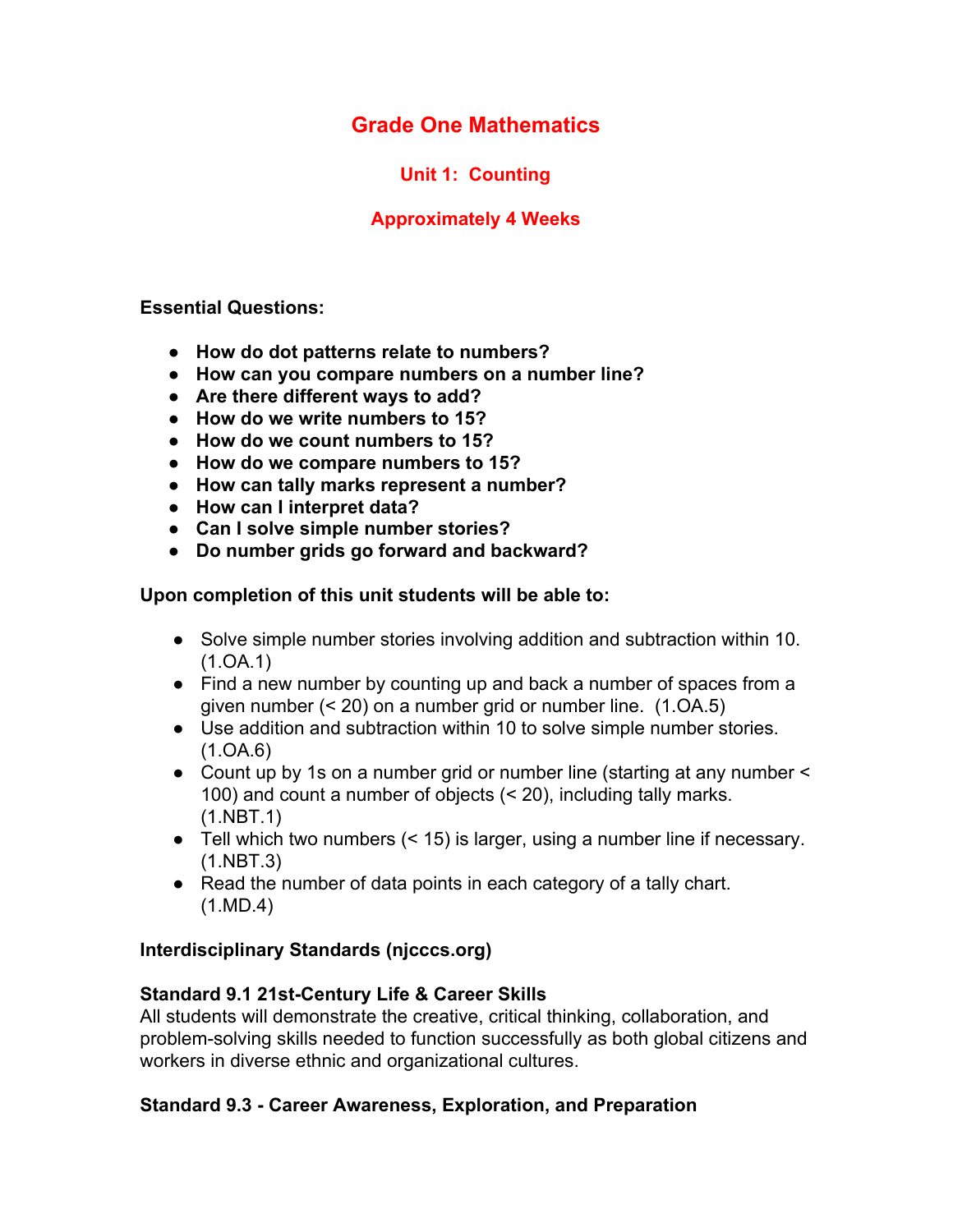All students will apply knowledge about and engage in the process of career awareness, exploration, and preparation in order to navigate the globally competitive work environment of the information age.

## **Standard 8.1 – Computer and Information Literacy**

All students will use computer applications to gather and organize information and to solve problems.

# **Activities – include 21 st Century Technologies:**

- Online activities: ie: everydaymathonline.com, EM online home connection
- E-Presentations, EM Facts Workshop Game (provides online practice of basic facts and computation)
- SMARTBoard lessons
- Everyday Math computer games: practice math skills without internet connection
- IXL math program online
- *● Monster Squeeze:* Comparing numbers
- *● Penny-Dice Game:* Counting
- *● Bunny Hop:* Counting
- *● Top It:* Comparing Numbers
- *● Rock, Paper, Scissors:* Recording data with tally marks
- *● Rock, Paper, Scissors, Pencil:* Recording data with tally marks
- *● Rolling For 50:* Using the number grid

## **Enrichment Activities**:

- Add to math vocabulary and word wall
- Math Masters
- Open Response and Reengagement: Counting Strategies (lesson 1.4)
- Activity Card 1: Making Dice
- Activity Card 2: Making Dot Patterns
- Activity Card 3: Number Detective
- Activity Card 4: Comparing and Ordering
- Activity Card 5: Making Counting Books
- Activity Card 6: How Many Do You See?
- Literature Link: **The Water Hole** *by Graeme Base* (use with Activity Card 7)
- Activity Card 8: Flipping and Comparing
- Activity Card 9: Tallying Pennies
- Activity Card 10: Matching Numbers and Tally Marks
- Activity Card 11: Creating Designs
- Literature Link: **Color Zoo** *by Lois Ehlert* (use with Activity Card 12)
- Activity Card 13: Dice Number Stories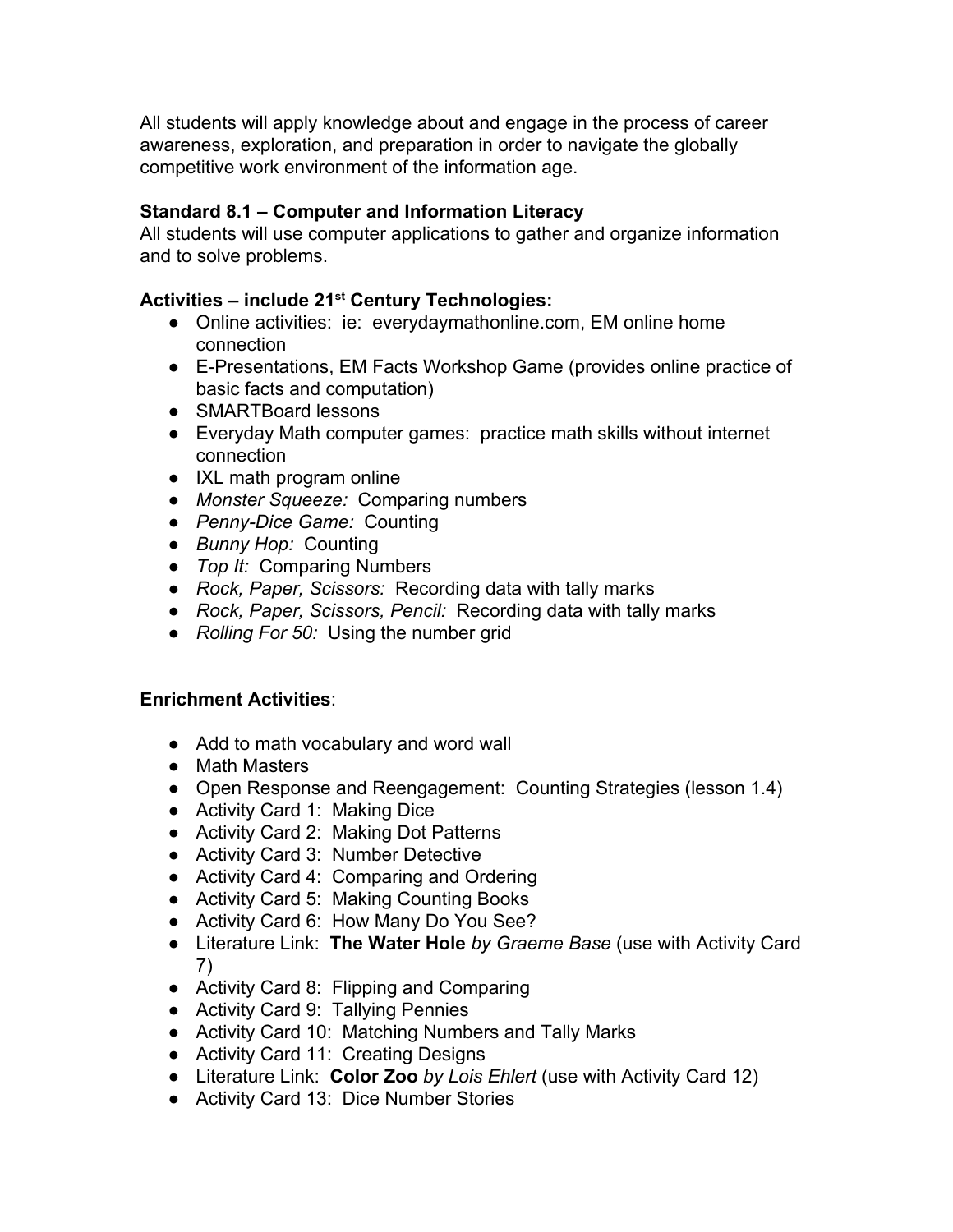#### **Methods of Assessments/Evaluation:**

- Everyday Math Individual Profile of Progress Recording Sheet
- Everyday Math Assessment check-ins
- Unit assessments
- Daily Activities/Routines
- Readiness, Enrichment and Extra Activities
- Class Checklists
- Class Recording Sheets
- Exit Slips
- Teacher/Student chosen Portfolio work
- Math Journals
- Open Response Activities
- Rubrics
- Teacher Observations
- Hands on activities/manipulatives
- Anecdotal Notes
- Classroom work
- Teacher created assessments
- Circle Time Discussions
- Whiteboard informal assessments
- Online games (i.e. scholastic, Math Seeds, Everyday Mathematics Program Math games)
- Math center activities
- Home Link activities

- Online Textbook Information
- Teacher Webpage
- SMARTBoard lessons
- Everyday Math computer games: practice math skills without internet connection
- IXL math program
- Everyday Mathematics Program:
- Teacher's Lesson Guide (Volumes 1 and 2)
- eToolkit
- ePresentations
- Math Masters
- Minute Math+
- Classroom Posters
- Assessment Handbook
- Assessment and Reporting Tools
- Home Connection Handbook
- Student Math Journal, Volumes 1 and 2
- My Reference Book
- Activity Cards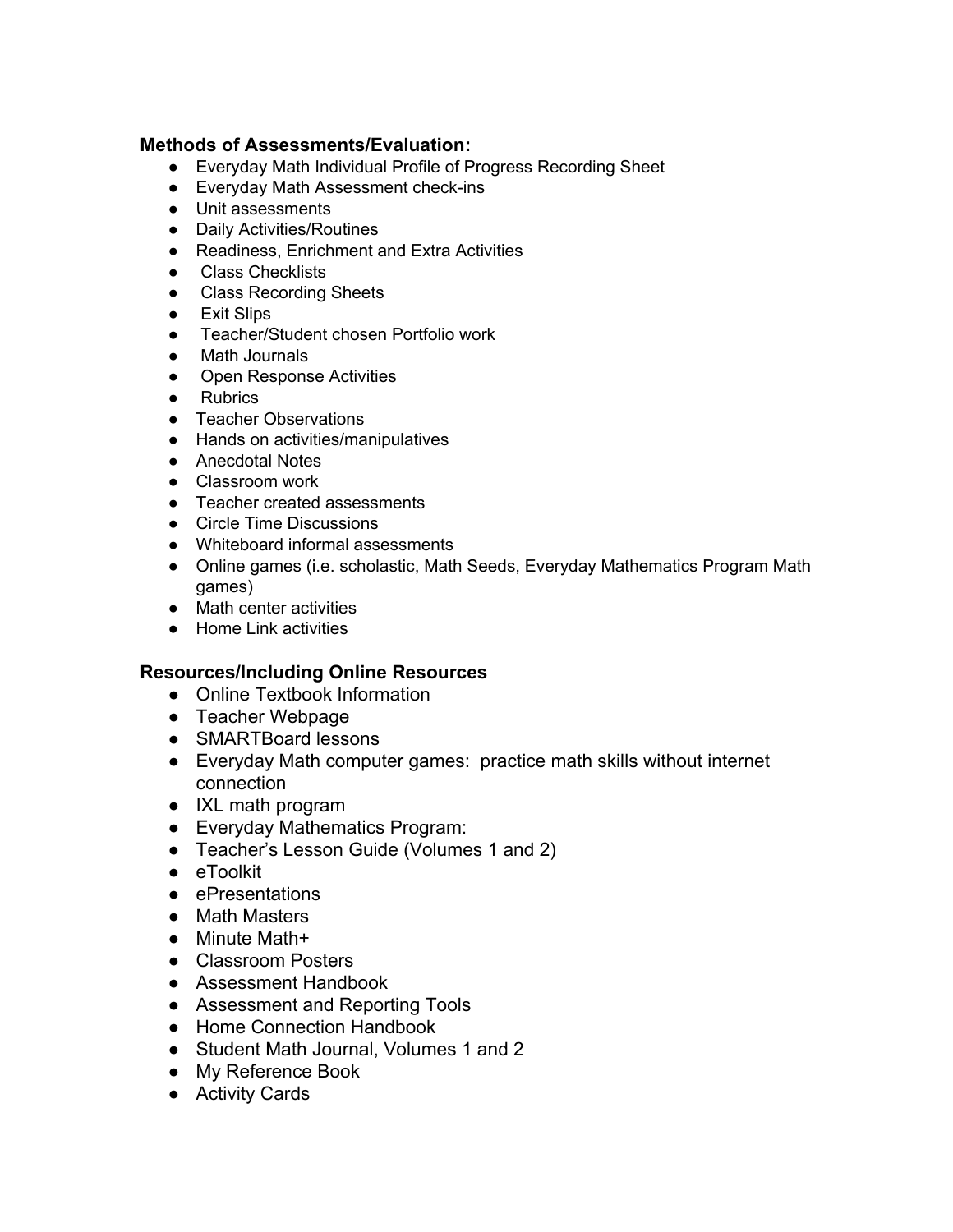# **Grade 1 Mathematics**

**Unit 2: Introducing Addition**

## **Approximately 4 Weeks**

**Essential Questions:**

- **● What counting strategies help to find sums?**
- **● How does the turn around rule help?**
- **● What is a number story?**
- **● What is a number model?**
- **● How does place value help me to solve problems?**
- **● Why is it to put a label on math problems?**
- **● What is a Ten Frame**

## **Upon completion of this unit students will be able to:**

- Solve and interpret number models for change-to-more and change-to-less stories within 10. (1.OA.1)
- Observe that adding the same two numbers in a different order results in the same sum. (1.OA.3)
- Use a counting strategy to find the sum of two numbers. (1.OA.5)
- Add and subtract within 10, including finding pairs of numbers that add to 10. (1.OA.6)
- Represent number stories using number models that include a symbol for the unknown value. (1.OA.8)
- Count and represent a number of objects (< 20) with a written numeral. (1.NBT.1)
- Answer simple questions about a tally chart. (1.MD.4)

## **Interdisciplinary Standards (njcccs.org)**

## **Standard 9.1 21st-Century Life & Career Skills**

All students will demonstrate the creative, critical thinking, collaboration, and problem-solving skills needed to function successfully as both global citizens and workers in diverse ethnic and organizational cultures.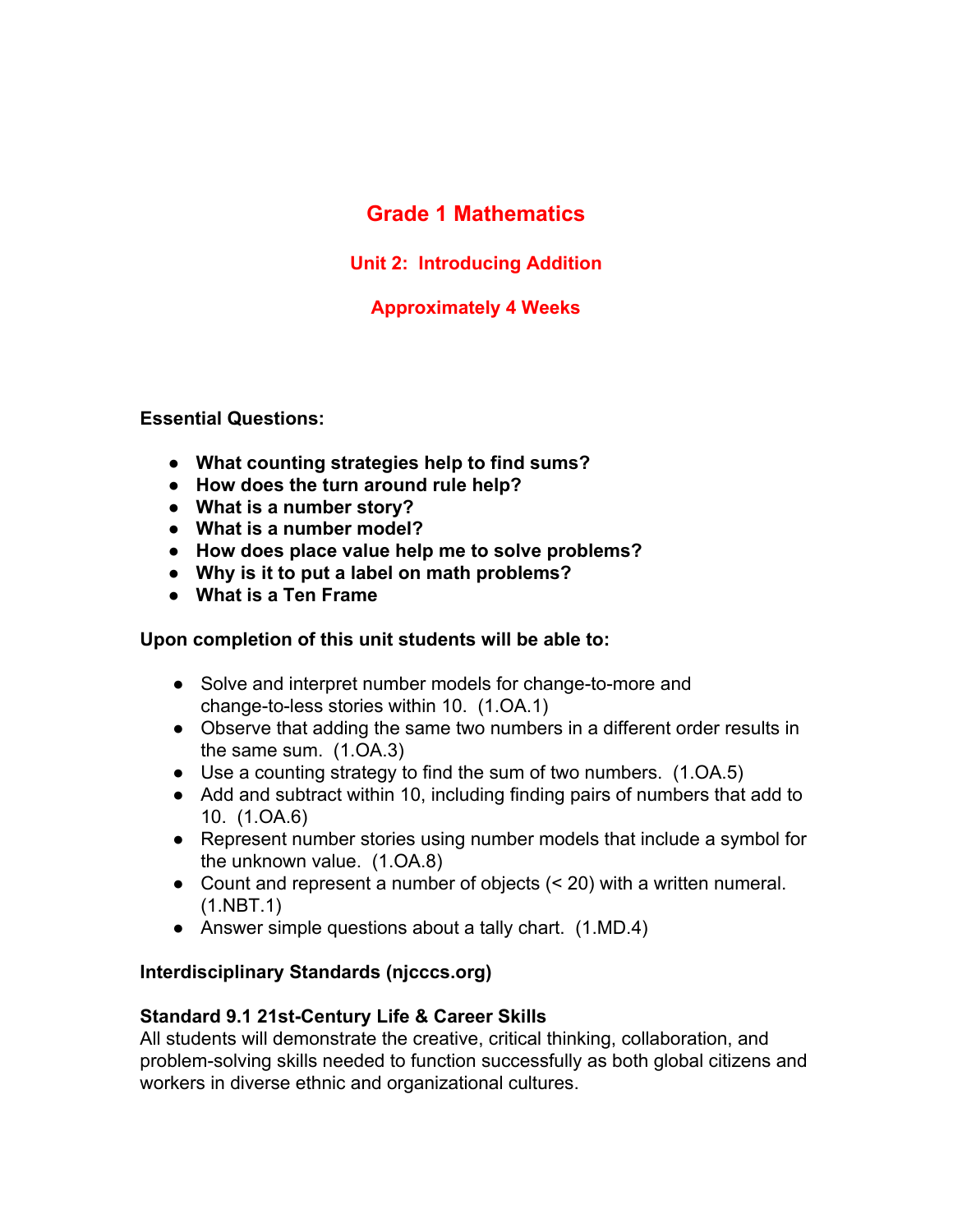## **Standard 9.3 - Career Awareness, Exploration, and Preparation**

All students will apply knowledge about and engage in the process of career awareness, exploration, and preparation in order to navigate the globally competitive work environment of the information age.

## **Standard 5.1 Science Practices**

All students will understand that science is both a body of knowledge and an evidence-based, model-building enterprise that continually extends, refines, and revises knowledge. The four Science Practices strands encompass the knowledge and reasoning skills that students must acquire to be proficient in science.

- A. Use mathematical, physical, and computational tools to build conceptual-based or evidence-based models and to pose theories.
- B**.** Generate Scientific Evidence through Active Investigations**:** Students master the conceptual, mathematical, physical, and computational tools that need to be applied when constructing and evaluating claims.

# **Activities – include 21 st Century Technologies:**

- Online activities: ie: everydaymathonline.com, EM online home connection
- E-Presentations, EM Facts Workshop Game (provides online practice of basic facts and computation)
- SMARTBoard lessons
- Everyday Math computer games: practice math skills without internet connection
- IXL math program online
- *● Roll and Total:* Counting on to find sums
- *● Monster Squeeze:* Comparing Numbers
- *● Ten-Frame Top-It:* Comparing numbers represented on ten frames
- *● Penny Plate:* Finding pairs of numbers that add to 10
- *● Subtraction Bingo:* Finding differences
- *● Rock, Paper, Scissors:* Recording data with tally marks
- *● High Roller:* Adding numbers
- *● Top-It:* Comparing Numbers
- *● Bunny Hop:* Counting
- *● Rolling for 50:* Using the number grid

## **Enrichment Activities**:

- Add to math vocabulary and word wall
- Math Masters
- Open Response and Reengagement: 10 Apples (lesson 2.5)
- Activity Card 14: Counting Up 5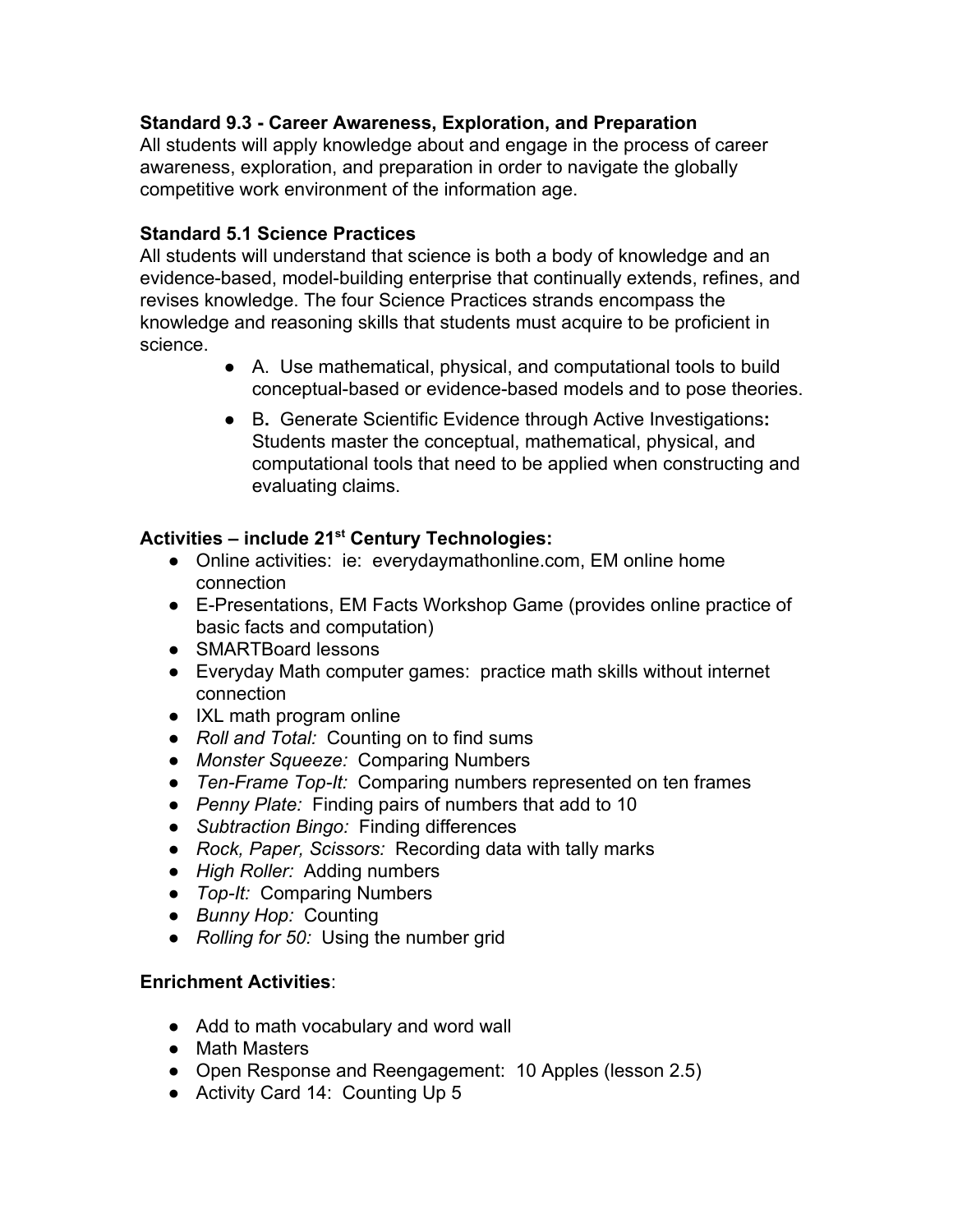- Activity Card 15: 10 Speed
- Activity Card 16: Sharing 10 Grapes
- Activity Card 17: Picking 10 Apples
- Activity Card 18: Counting Our Classroom
- Activity Card 19: Subtracting to Solve Number Stories
- Activity Card 20: Addition Memory
- Activity Card 21: Making Unit Books
- Activity Card 22: Labeling Units
- Activity Card 23: Whose Number Is This
- Activity Card 24: Rolling Number Sentences
- Activity Card 25: Mystery Number Challenge
- Activity Card 26: Mystery Number Bingo

#### **Methods of Assessments/Evaluation:**

- Everyday Math Individual Profile of Progress Recording Sheet
- Everyday Math Assessment check-ins
- Unit assessments
- Daily Activities/Routines
- Readiness, Enrichment and Extra Activities
- Class Checklists
- Class Recording Sheets
- **Exit Slips**
- Teacher/Student chosen Portfolio work
- Math Journals
- Open Response Activities
- Rubrics
- Teacher Observations
- Hands on activities/manipulatives
- Anecdotal Notes
- Classroom work
- Teacher created assessments
- Circle Time Discussions
- Whiteboard informal assessments
- Online games (i.e. scholastic, Math Seeds, Everyday Mathematics Program Math games)
- Math center activities
- Home Link activities

- Online Textbook Information
- Teacher Webpage
- SMARTBoard lessons
- Everyday Math computer games: practice math skills without internet connection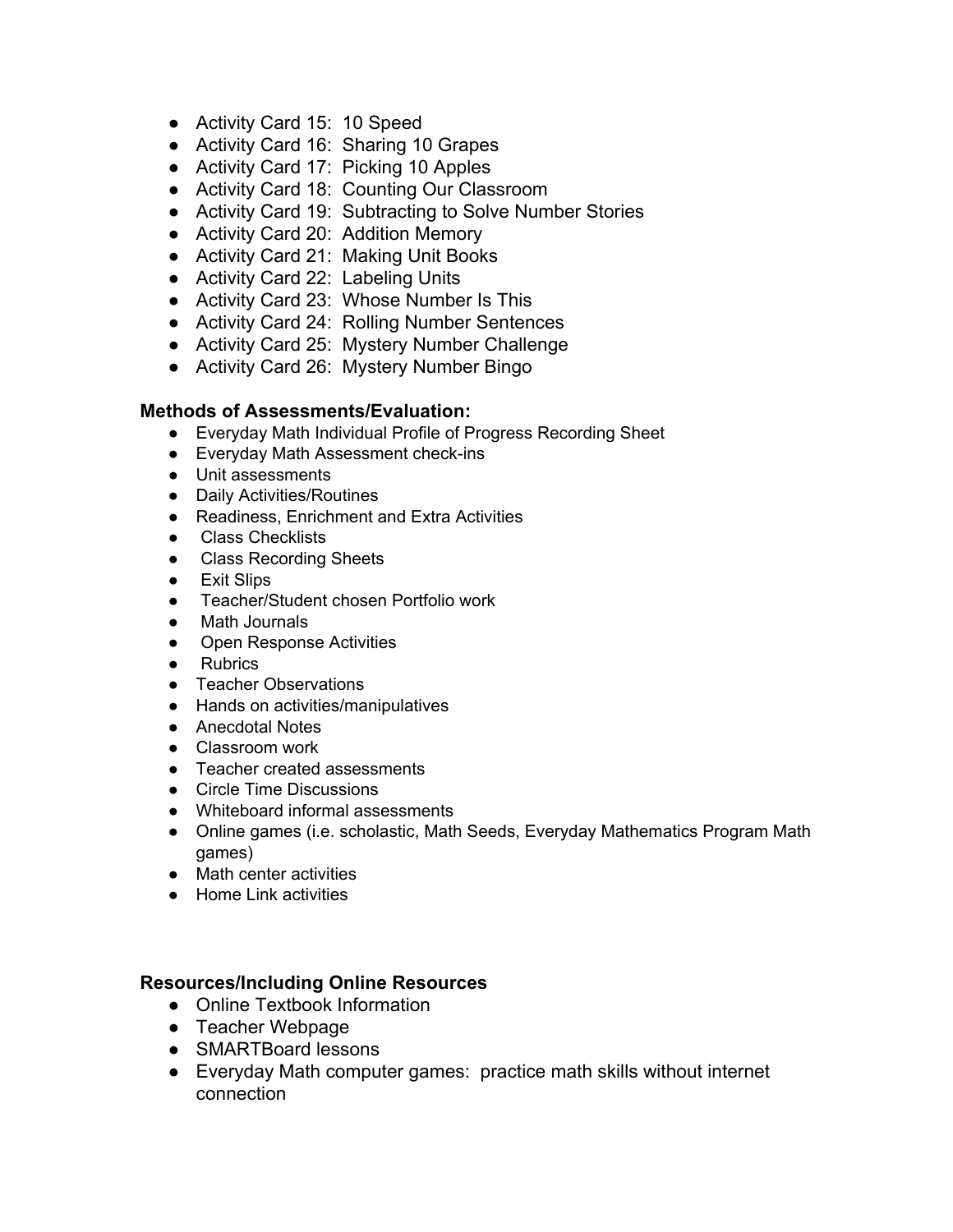- IXL math program
- Everyday Mathematics Program:
- Teacher's Lesson Guide (Volumes 1 and 2)
- eToolkit
- ePresentations
- Math Masters
- Minute Math+
- Classroom Posters
- Assessment Handbook
- Assessment and Reporting Tools
- Home Connection Handbook
- Student Math Journal, Volumes 1 and 2
- My Reference Book
- Activity Cards

**Unit 3: Number Stories**

**Approximately 4 Weeks**

**Essential Questions:**

- **● How do I solve a number story?**
- **● What are parts-and-total diagrams with unknowns?**
- **● What are doubles facts?**
- **● How do I measure length?**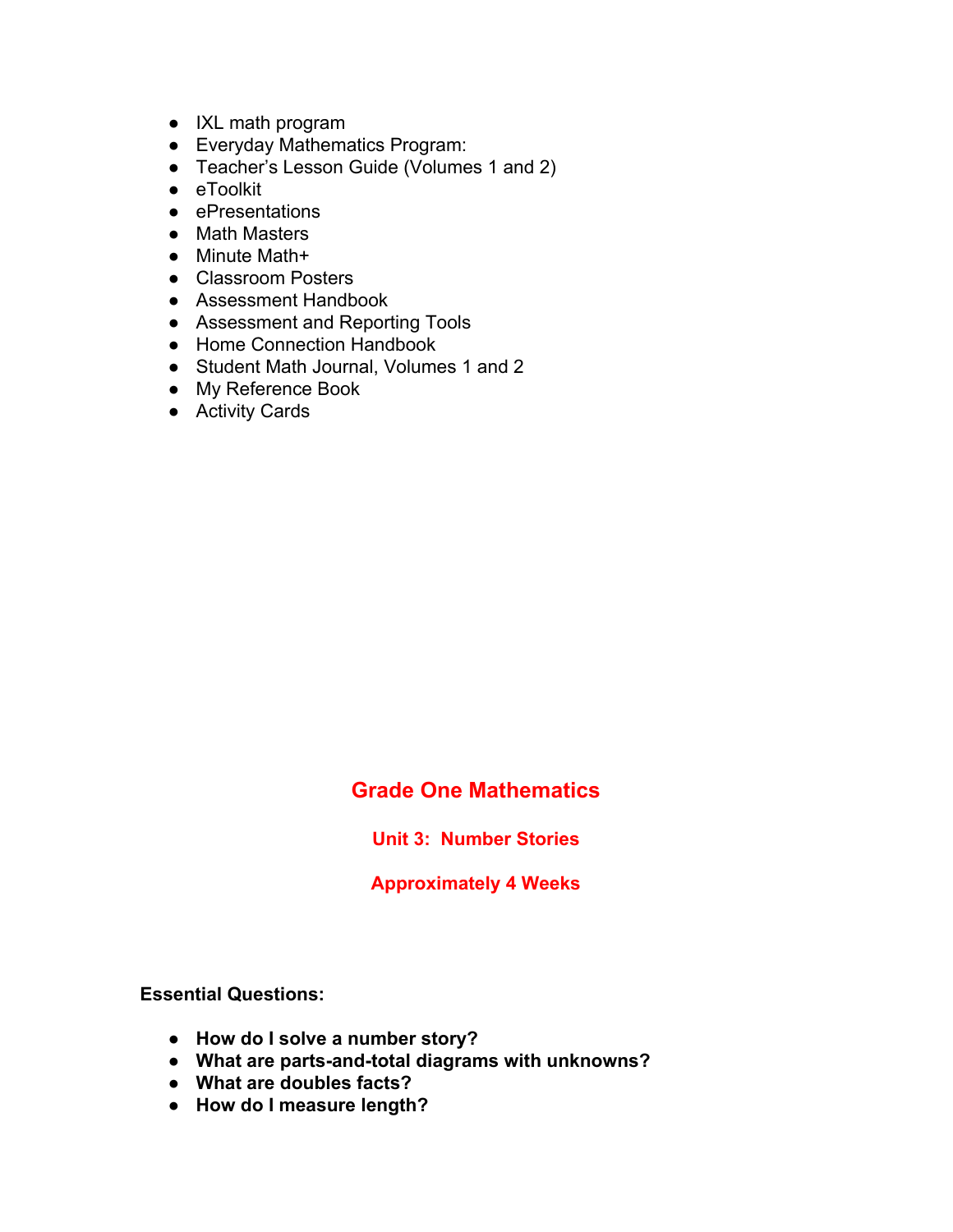- **● How can I make a math problem that matches a picture?**
- **● What is addition?**
- **● What is subtraction?**
- **● How does a number line help me add/subtract?**
- **● How can a tool such as a calculator help count?**

#### **Upon completion of this unit students will be able to:**

- Solve parts-and-total-number stories within 10. (1.OA.1)
- Explain what the turn around-rule means. (1.OA.3)
- Use counting on a number line or number grid to solve addition and subtraction problems. ((1.OA.5)
- Add and subtract on the number line to solve simple number stories and extend number patterns. (1.OA.6)
- Find the unknown number of hops between two numbers. (1.OA.8)
- Use skip counting to add and subtract on the number line and extend number patterns within 100. (1.NBT.1)
- Compare the value of two numbers  $( $20$ )$ . (1.NBT.3)
- Identify the shortest and longest out of two or three objects. (1.MD.1)

#### **Interdisciplinary Standards (njcccs.org) Standard 9.1 21st-Century Life & Career Skills**

All students will demonstrate the creative, critical thinking, collaboration, and problem-solving skills needed to function successfully as both global citizens and workers in diverse ethnic and organizational cultures.

#### **Standard 9.3 - Career Awareness, Exploration, and Preparation**

All students will apply knowledge about and engage in the process of career awareness, exploration, and preparation in order to navigate the globally competitive work environment of the information age.

#### **Standard 5.1 Science Practices**

All students will understand that science is both a body of knowledge and an evidence-based, model-building enterprise that continually extends, refines, and revises knowledge. The four Science Practices strands encompass the knowledge and reasoning skills that students must acquire to be proficient in science.

- A. Use mathematical, physical, and computational tools to build conceptual-based or evidence-based models and to pose theories.
- B**.** Generate Scientific Evidence through Active Investigations**:** Students master the conceptual, mathematical, physical, and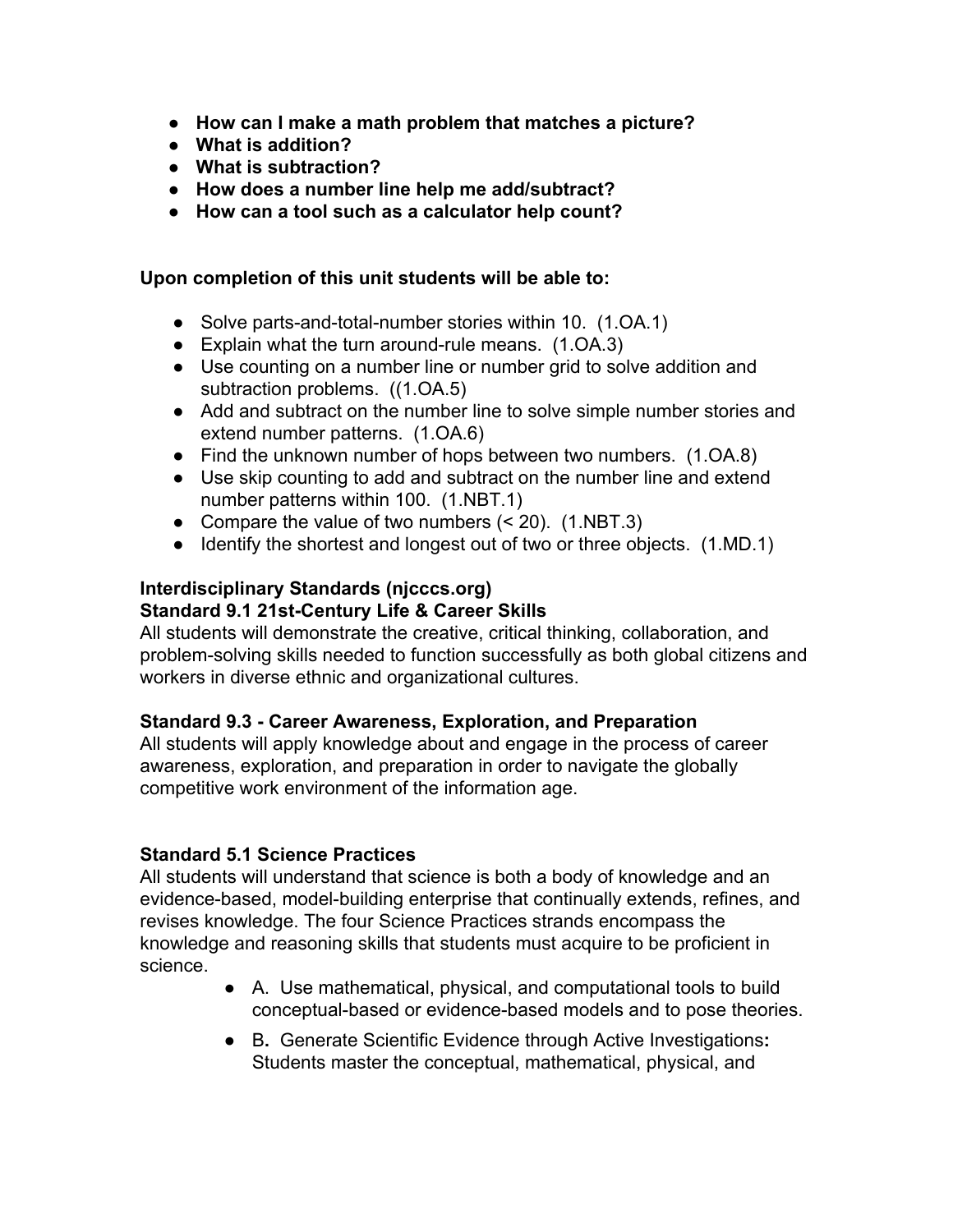computational tools that need to be applied when constructing and evaluating claims.

# **Activities – include 21 st Century Technologies:**

- Online activities: ie: everydaymathonline.com, EM online home connection
- E-Presentations, EM Facts Workshop Game (provides online practice of basic facts and computation)
- SMARTBoard lessons
- Everyday Math computer games: practice math skills without internet connection
- IXL math program online
- *● Domino Top-It:* Finding and comparing sums
- *● Roll and Total:* Counting on to find sums
- *● High Roller:* Adding Numbers
- *● Penny Dice:* Counting
- *● Subtraction Bingo:* Finding differences
- *● Bunny Hop:* Counting
- *● Rolling for 50:* Using the Number Grid
- *● Penny Plate:* Finding pairs of numbers that add to 10

## **Enrichment Activities**:

- Add to math vocabulary and word wall
- Math Masters
- Open Response and Reengagement: Birds in a Tree (lesson 3.4)
- Activity Card 27: Filling in Parts-and-Total Diagrams with Unknowns
- Literature Link: **12 Ways to Get to 11** *by Eve Merriam* (use with Activity Card 28: Making Number Story Books)
- Activity Card 29: Checking Out Library Books
- Activity Card 30: Matching Pairs
- Activity Card 31: Ordering Objects by Length
- Activity Card 32: Matching Larger Pairs
- Activity Card 33: Counting Chair Legs
- Activity Card 34: Counting on the Number Line
- Literature Link: **Two Ways to Count to 10** *by Ruby Dee* (use with Activity Card 35: Reading about Skip Counting)
- Activity Card 36: Coloring Number Sentences
- Activity Card 37: What Is My Number?
- Activity Card 38: Creating Frames and Arrows from Skip Counts

## **Methods of Assessments/Evaluation:**

- Everyday Math Individual Profile of Progress Recording Sheet
- Everyday Math Assessment check-ins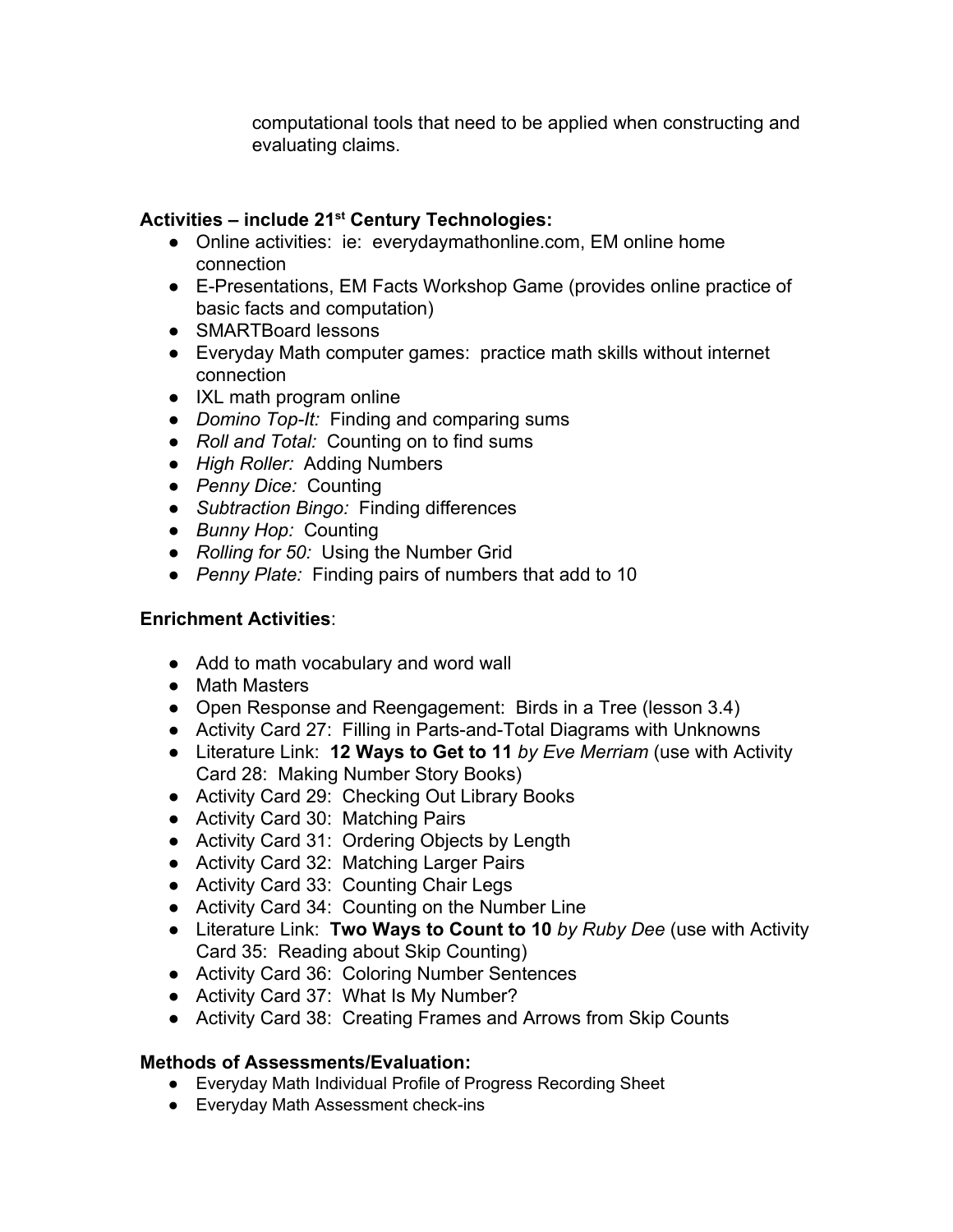- Unit assessments
- Daily Activities/Routines
- Readiness, Enrichment and Extra Activities
- Class Checklists
- Class Recording Sheets
- Exit Slips
- Teacher/Student chosen Portfolio work
- Math Journals
- Open Response Activities
- Rubrics
- Teacher Observations
- Hands on activities/manipulatives
- Anecdotal Notes
- Classroom work
- Teacher created assessments
- Circle Time Discussions
- Whiteboard informal assessments
- Online games (i.e. scholastic, Math Seeds, Everyday Mathematics Program Math games)
- Math center activities
- Home Link activities

- Online Textbook Information
- Teacher Webpage
- SMARTBoard lessons
- Everyday Math computer games: practice math skills without internet connection
- IXL math program
- Everyday Mathematics Program:
- Teacher's Lesson Guide (Volumes 1 and 2)
- eToolkit
- ePresentations
- Math Masters
- Minute Math+
- Classroom Posters
- Assessment Handbook
- Assessment and Reporting Tools
- Home Connection Handbook
- Student Math Journal, Volumes 1 and 2
- My Reference Book
- Activity Cards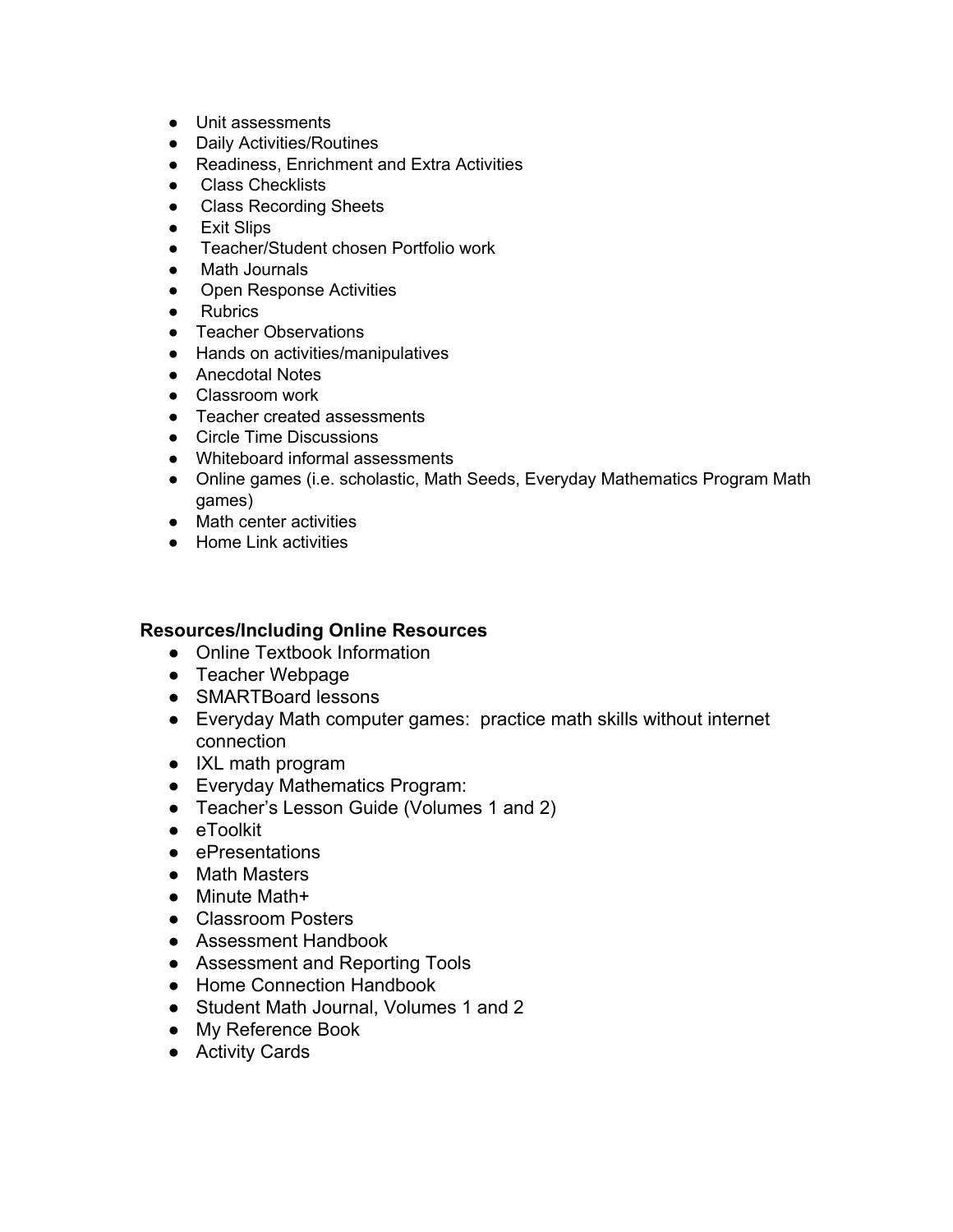# **Unit 4: Length and Addition**

## **Approximately 4 Weeks**

**Essential Questions:**

- **● How do I estimate and measure?**
- **● How do I decide which unit of measurement to use?**
- **● How can I measure length by using non-standard units?**
- **● How do I choose the appropriate tool and unit when measuring?**
- **● What is a bar graph?**
- **● How do I interpret a bar graph?**
- **● What are doubles?**
- **● How are combinations of 10 helpful in adding and subtraction?**
- **● What strategies do I use to add three numbers?**

#### **Upon completion of this unit students will be able to:**

- Solve and write number models for number stories within 10. (1.OA.1)
- Solve number stories with three addends by first finding a combination of 10 or a double from two of the addends. (1.OA.2)
- Recognize that a fact and its turn-around fact have the same sum and add three numbers by first finding a combination of 10 or a double from two of the addends. ((1.OA.3)
- Find and record facts within 10, including combinations of 10 and doubles facts. (1.OA.6)
- Use a number grid to find 10 more or 10 less than a number. (1.NBT.5)
- Directly order three objects by length.  $(1.MD.1)$
- Measure the length of an object with multiple paper clips or pencils. (1.MD.2)
- Answer questions about the total number of data points in one or several categories of a tally chart or bar graph. (1.MD.4)

## **Interdisciplinary Standards (njcccs.org)**

## **Standard 6.3 Active Citizenship in the 21 st Century**

All students will acquire the skills needed to be active, informed citizens who value diversity and promote cultural understanding by working collaboratively to address the challenges that are inherent in living in an interconnected world.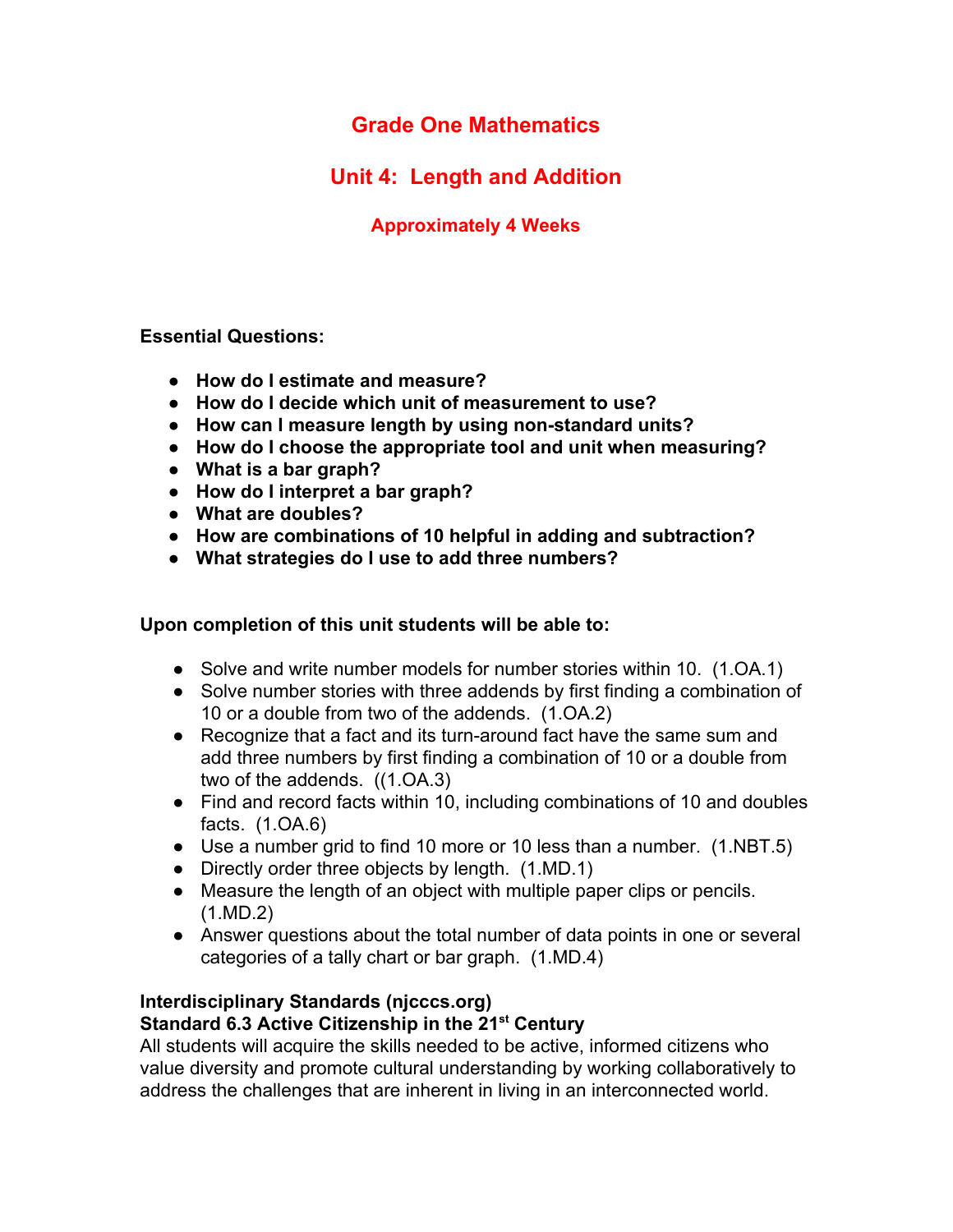## **Standard 5.1 Science Practices**

All students will understand that science is both a body of knowledge and an evidence-based, model-building enterprise that continually extends, refines, and revises knowledge. The four Science Practices strands encompass the knowledge and reasoning skills that students must acquire to be proficient in science.

- A. Use mathematical, physical, and computational tools to build conceptual-based or evidence-based models and to pose theories.
- B**.** Generate Scientific Evidence through Active Investigations**:** Students master the conceptual, mathematical, physical, and computational tools that need to be applied when constructing and evaluating claims.

# **Activities – include 21 st Century Technologies:**

- Online activities: ie: everydaymathonline.com, EM online home connection
- E-Presentations, EM Facts Workshop Game (provides online practice of basic facts and computation)
- SMARTBoard lessons
- Everyday Math computer games: practice math skills without internet connection
- IXL math program online
- *● Domino Top-It:* Finding and comparing sums
- *● Ten-Frame Top-It:* Comparing numbers represented on ten frames
- *● Roll and Record Doubles:* Finding addition doubles
- *● High Roller:* Adding numbers
- *● Fishing for 10:* Making combinations of 10
- *● What's Your Way?:* Finding 10 more or 10 less than a number

## **Enrichment Activities**:

- Add to math vocabulary and word wall
- Math Masters
- Open Response and Reengagement: Measuring a Marker (lesson 4.4)
- Activity Card 38: Which is Longer?
- Activity Card 39: Longest Shoelaces
- Activity Card 41: Exploring Optical Illusions
- Activity Card 42: Measuring Line Lengths
- Activity Card 43: Measuring with Cubits and Hand Spans
- Activity Card 44: Measurement Hunt
- Activity Card 45: Geoboard Shapes with Defining Attributes
- Activity Card 46: Building with Base-10 Blocks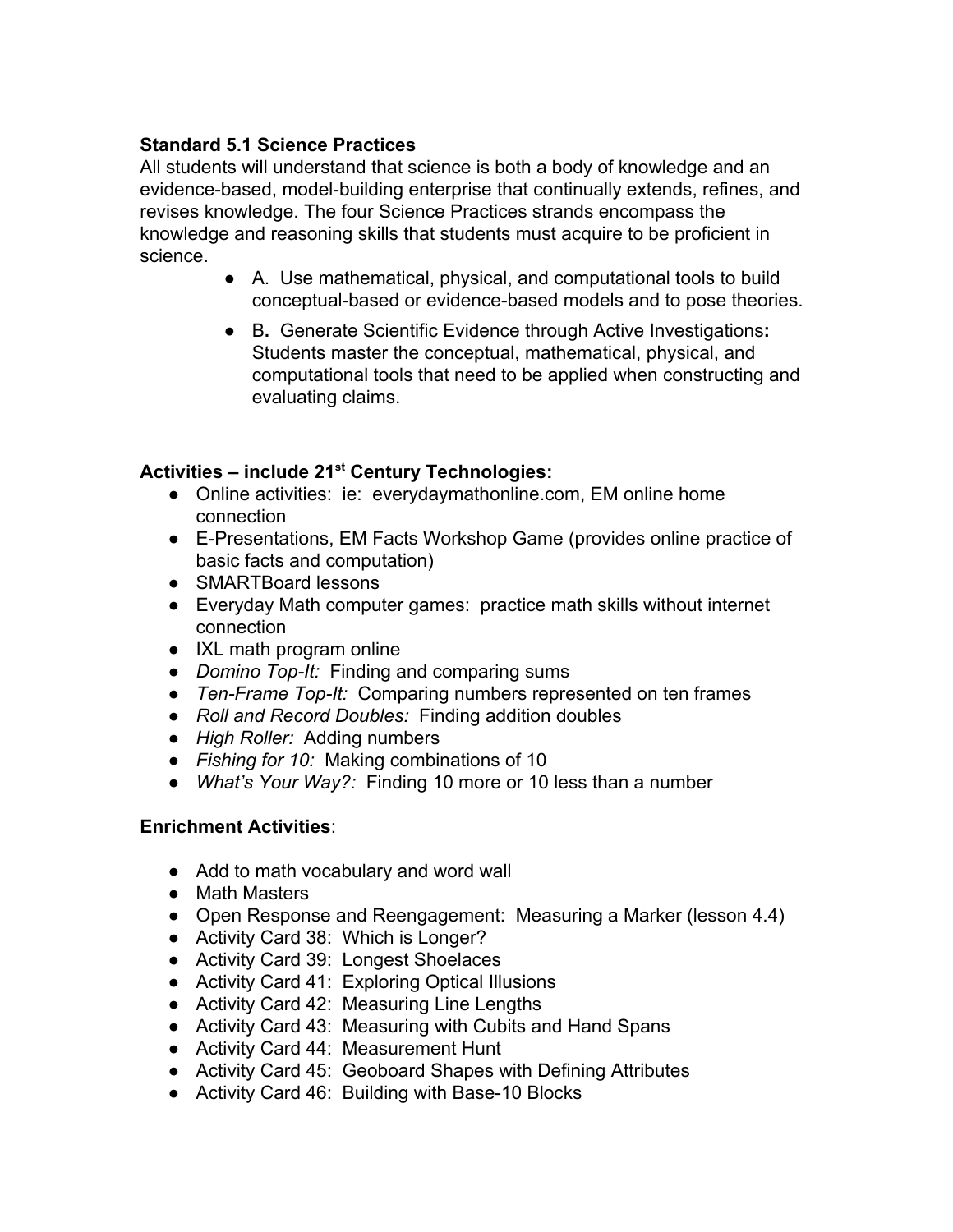- Activity Card 47: Collecting Data in a Tally Chart
- Activity Card 48: Making a Bar Graph
- Activity Card 49: Finding Doubles Patterns
- Activity Card 50: Fact Wizard
- Activity Card 51: Adding Larger Numbers
- Activity Card 52: Adding Dice Rolls to 20

#### **Methods of Assessments/Evaluation:**

- Everyday Math Individual Profile of Progress Recording Sheet
- Everyday Math Assessment check-ins
- Unit assessments
- Daily Activities/Routines
- Readiness, Enrichment and Extra Activities
- Class Checklists
- Class Recording Sheets
- Exit Slips
- Teacher/Student chosen Portfolio work
- Math Journals
- Open Response Activities
- Rubrics
- Teacher Observations
- Hands on activities/manipulatives
- Anecdotal Notes
- Classroom work
- Teacher created assessments
- Circle Time Discussions
- Whiteboard informal assessments
- Online games (i.e. scholastic, Math Seeds, Everyday Mathematics Program Math games)
- Math center activities
- Home Link activities

- Online Textbook Information
- Teacher Webpage
- SMARTBoard lessons
- Everyday Math computer games: practice math skills without internet connection
- IXL math program
- Everyday Mathematics Program:
- Teacher's Lesson Guide (Volumes 1 and 2)
- eToolkit
- ePresentations
- Math Masters
- Minute Math+
- Classroom Posters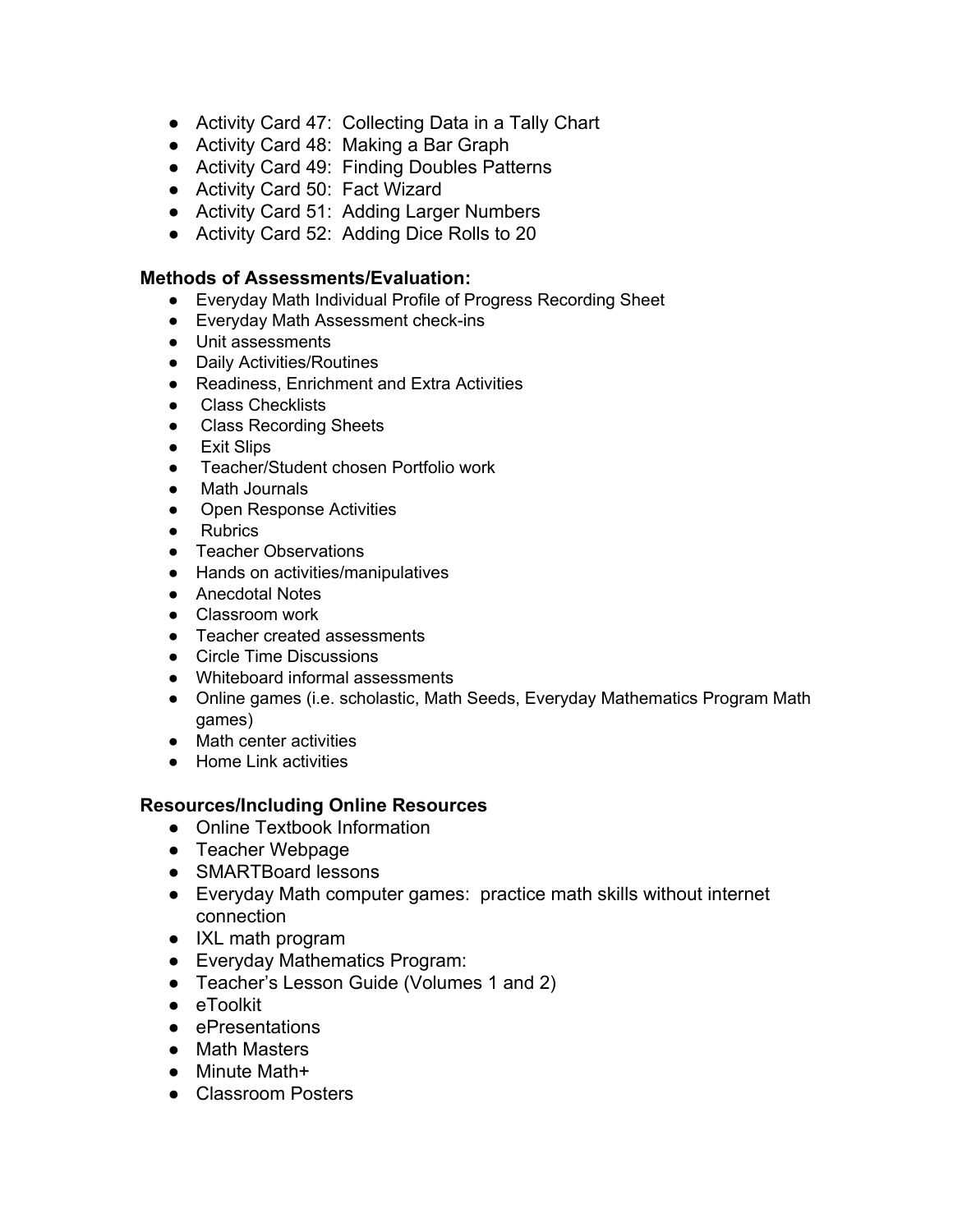- Assessment Handbook
- Assessment and Reporting Tools
- Home Connection Handbook
- Student Math Journal, Volumes 1 and 2
- My Reference Book
- Activity Cards

## **Unit 5: Place Value and Comparisons**

#### **Approximately 4 Weeks**

**Essential Questions:**

- **● What is place value?**
- **● What is the relationship between 10's and 1's?**
- **● What are the meanings of the symbols <, >, =?**
- **● How can I use number models with relationships to represent and solve number stories?**
- **● What strategies can I use to solve comparison number stories?**
- **● How do I add/subtract two digit numbers?**

**Upon completion of this unit students will be able to:**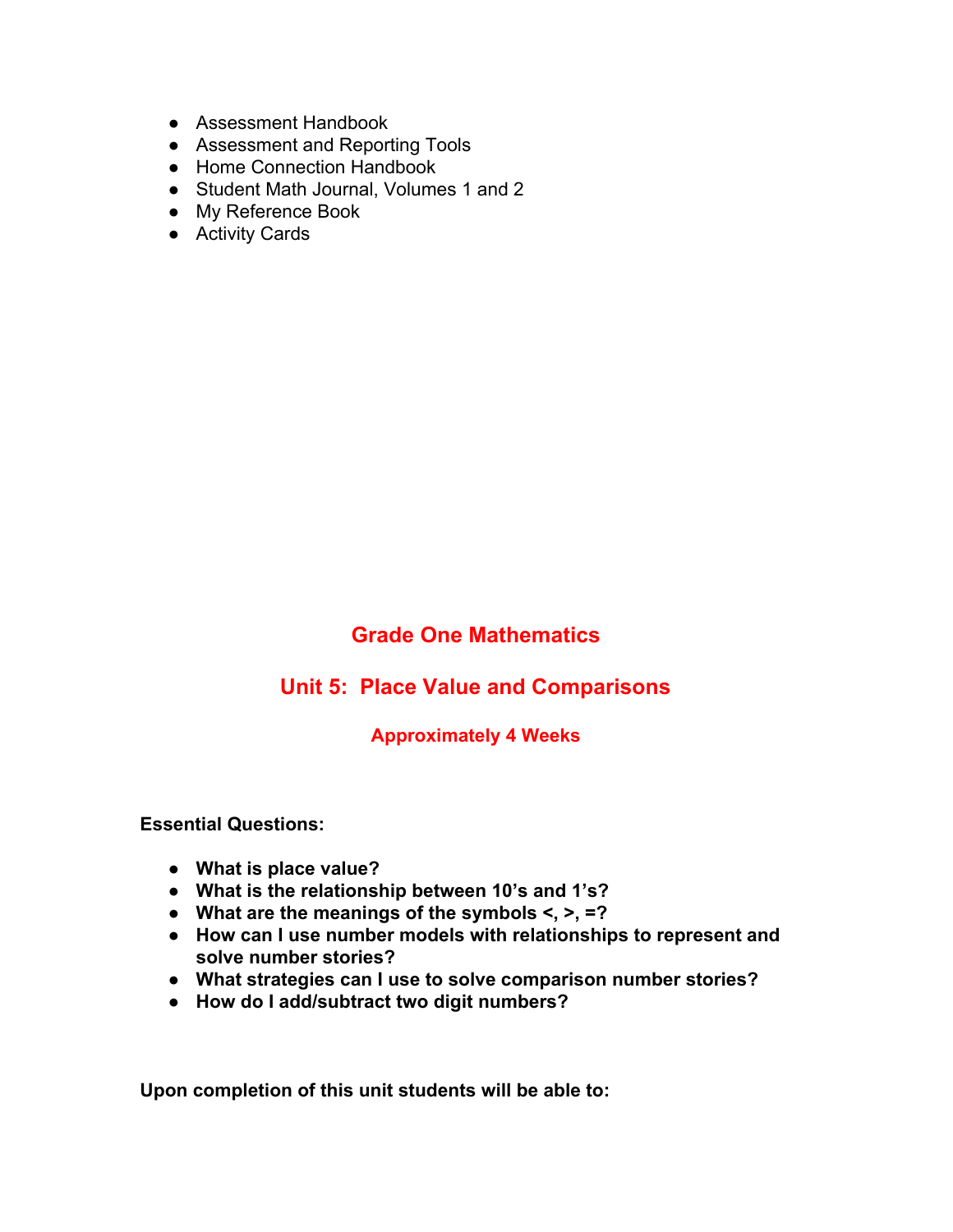- Understand that a difference can be found with both subtraction and addition. (1.OA.4)
- Explain the meaning of the equal sign and identify true and false number sentences containing addition and subtraction facts within 10. (1.OA.7)
- Identify the two-digit number represented by base 10 blocks. (1.NBT.2)
- $\bullet$  Use >, =, and < to record comparisons of numbers. (1.NBT.3)
- Add a two-digit and a one-digit number using tools. (1.NBT.4)
- Find the difference between two-digit multiples of ten using tools. (1.NBT.6)
- Measure a path with base 10 cubes. (1.MD.2)

#### **Interdisciplinary Standards (njcccs.org) Standard 9.1 21st-Century Life & Career Skills**

All students will demonstrate the creative, critical thinking, collaboration, and problem-solving skills needed to function successfully as both global citizens and workers in diverse ethnic and organizational cultures.

## **Standard 9.3 - Career Awareness, Exploration, and Preparation**

All students will apply knowledge about and engage in the process of career awareness, exploration, and preparation in order to navigate the globally competitive work environment of the information age.

## **Standard 5.1 Science Practices**

All students will understand that science is both a body of knowledge and an evidence-based, model-building enterprise that continually extends, refines, and revises knowledge. The four Science Practices strands encompass the knowledge and reasoning skills that students must acquire to be proficient in science.

- A. Use mathematical, physical, and computational tools to build conceptual-based or evidence-based models and to pose theories.
- B**.** Generate Scientific Evidence through Active Investigations**:** Students master the conceptual, mathematical, physical, and computational tools that need to be applied when constructing and evaluating claims.

# **Activities – include 21 st Century Technologies:**

- Online activities: ie: everydaymathonline.com, EM online home connection
- E-Presentations, EM Facts Workshop Game (provides online practice of basic facts and computation)
- SMARTBoard lessons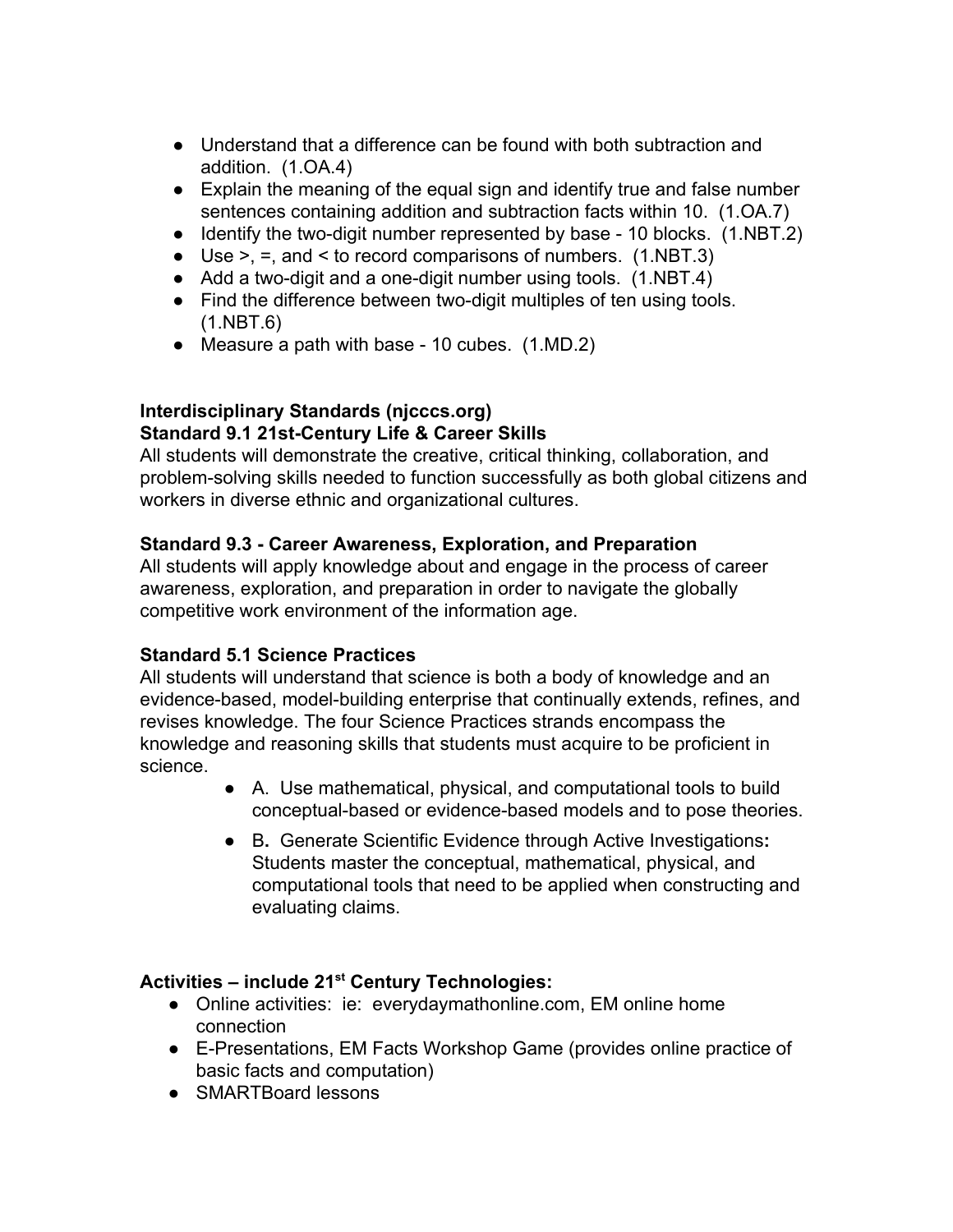- Everyday Math computer games: practice math skills without internet connection
- IXL math program online
- *● The Digit Game:* Comparing 2-digit numbers based on place value
- *● Penny-Dime Exchange:* Exchanging ones for tens
- *● Top It with Relation Symbols:* Comparing numbers with relation symbols
- *● Addition Top-It:* Solving addition facts and using relation symbols
- *● Before and After:* Finding numbers that are 1 less or 1 more than a given number
- *● Base- 10 Exchange:* Exchanging ones for tens
- *● The Difference Game:* Finding Differences
- *● Stop and Go:* Adding and subtracting 2-digit numbers

## **Enrichment Activities**:

- Add to math vocabulary and word wall
- Math Masters
- Open Response and Reengagement: Adding Animal Weights (lesson 5.12)
- Activity Card 54: Guessing My 2-Digit Number
- Literary Connection: **The Warlord's Beads** *by Virginia Walton Pilegard* (use with Activity Card 55: Reading about Place Value)
- Activity Card 56: Base-10 Block Challenge
- Activity Card 57: Trading Dimes for Pennies
- Literacy Connection: **Just Enough Carrots** *by Stuart J. Murphy* (Use with Activity Card 58: More, Less, and Same
- Activity Card 59: Balancing Number Sentences
- Activity Card 60: Fixing Number Sentences
- Activity Card 61: Fill My Number Grid
- Activity Card 62: Path Challenge!
- Activity Card 63: Making Tape Paths
- Activity Card 64: Deciding Which is Taller
- Activity Card 65: Finding Paths to the Treasure
- Activity Card 66: Catch a Crooked Path
- Activity Card 67: Building a Number Sentence Challenge
- Literacy Connection: **Alfie the Alligator: A Teaching Rhyme About Comparing Numbers** *by Sandy Turley* (use with Activity Card 68: What Would Alfie Do?
- Activity Card 69: Comparing Animal Weights

## **Methods of Assessments/Evaluation:**

- Everyday Math Individual Profile of Progress Recording Sheet
- Everyday Math Assessment check-ins
- Unit assessments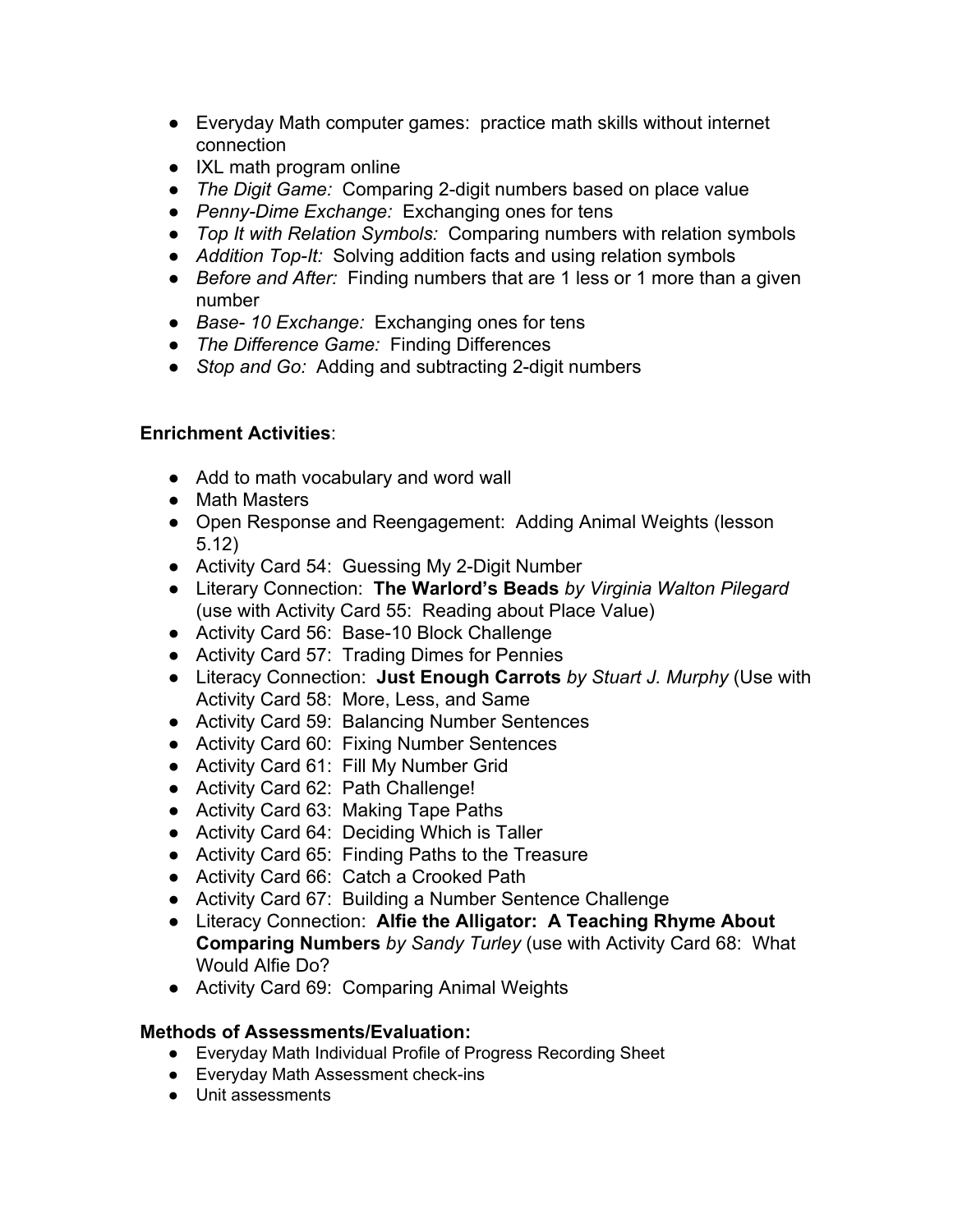- Daily Activities/Routines
- Readiness, Enrichment and Extra Activities
- Class Checklists
- Class Recording Sheets
- Exit Slips
- Teacher/Student chosen Portfolio work
- Math Journals
- Open Response Activities
- Rubrics
- Teacher Observations
- Hands on activities/manipulatives
- Anecdotal Notes
- Classroom work
- Teacher created assessments
- Circle Time Discussions
- Whiteboard informal assessments
- Online games (i.e. scholastic, Math Seeds, Everyday Mathematics Program Math games)
- Math center activities
- Home Link activities

- Online Textbook Information
- Teacher Webpage
- SMARTBoard lessons
- Everyday Math computer games: practice math skills without internet connection
- IXL math program
- Everyday Mathematics Program:
- Teacher's Lesson Guide (Volumes 1 and 2)
- eToolkit
- ePresentations
- Math Masters
- Minute Math+
- Classroom Posters
- Assessment Handbook
- Assessment and Reporting Tools
- Home Connection Handbook
- Student Math Journal, Volumes 1 and 2
- My Reference Book
- Activity Cards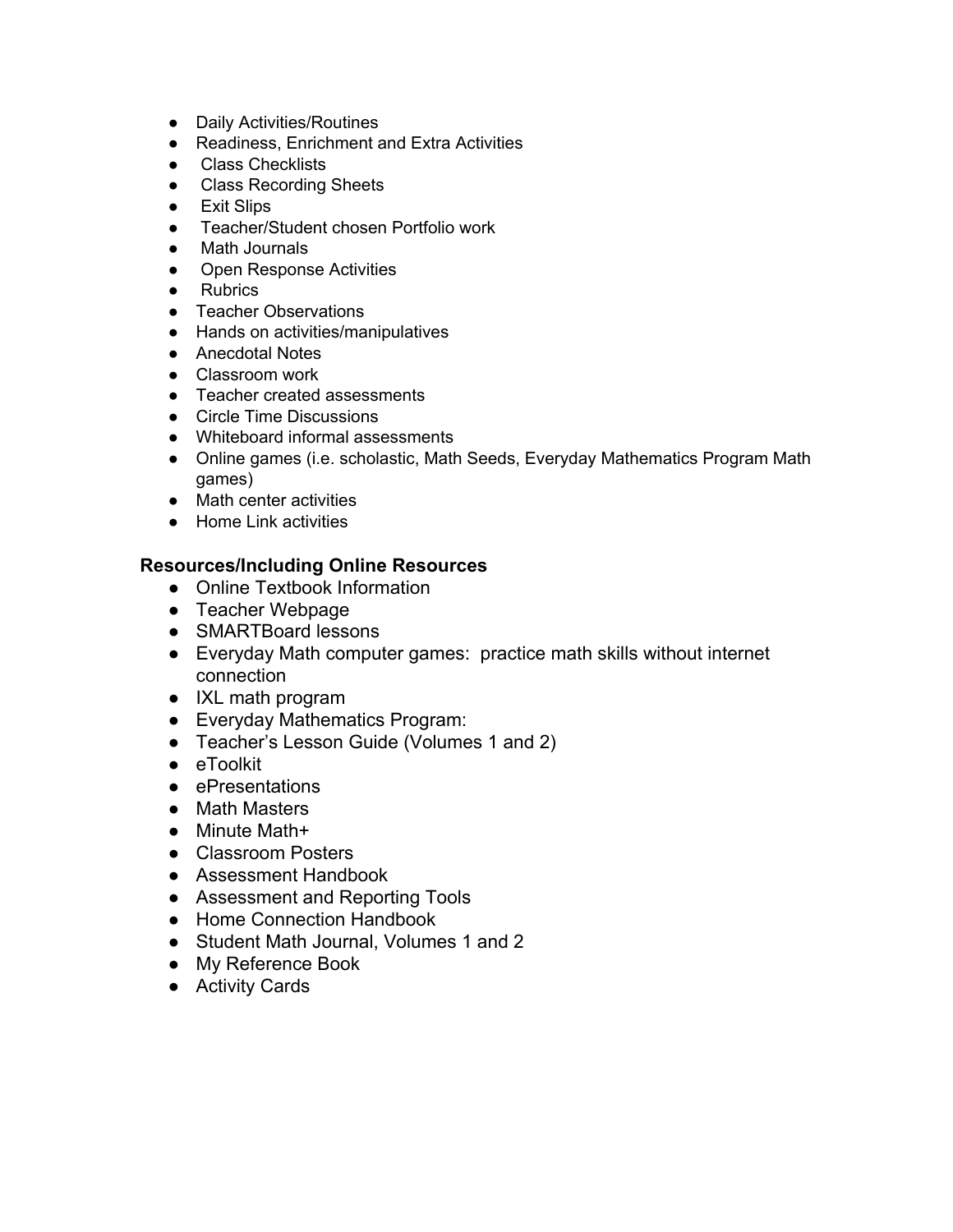# **Unit 6: Addition Fact Strategies**

## **Approximately 4 Weeks**

#### **Essential Questions:**

- **● Why is telling time important?**
- **● What tools, strategies, and properties of operations should I use to solve number stories with two or three addends?**
- **● What are near doubles?**
- **● What is the making -10 strategy for adding and subtracting within 20?**
- **● What is equivalence?**
- **● How does place value relate to pennies, dimes, and dollars?**

#### **Upon completion of this unit students will be able to:**

- Apply the commutative and associative properties of addition to solve problems. (1.OA.3)
- Use doubles facts and combinations of 10 to help them solve other addition and subtraction facts within 20. (1.OA.6)
- Find equivalent names for numbers. (1.OA.7)
- Tell the value of each digit in a two-digit number.  $(1.NBT.2)$
- Add within 100 using tools. (1.NBT.4)
- Subtract two-digit multiples of 10 from other two-digit multiples of 10 using tools. (1.NBT.6)
- Tell time to the hour on an hour-hand-only analog clock. (1.MD.3)

## **Interdisciplinary Standards (njcccs.org) Standard 9.1 21st-Century Life & Career Skills**

All students will demonstrate the creative, critical thinking, collaboration, and problem-solving skills needed to function successfully as both global citizens and workers in diverse ethnic and organizational cultures.

## **Standard 9.3 - Career Awareness, Exploration, and Preparation**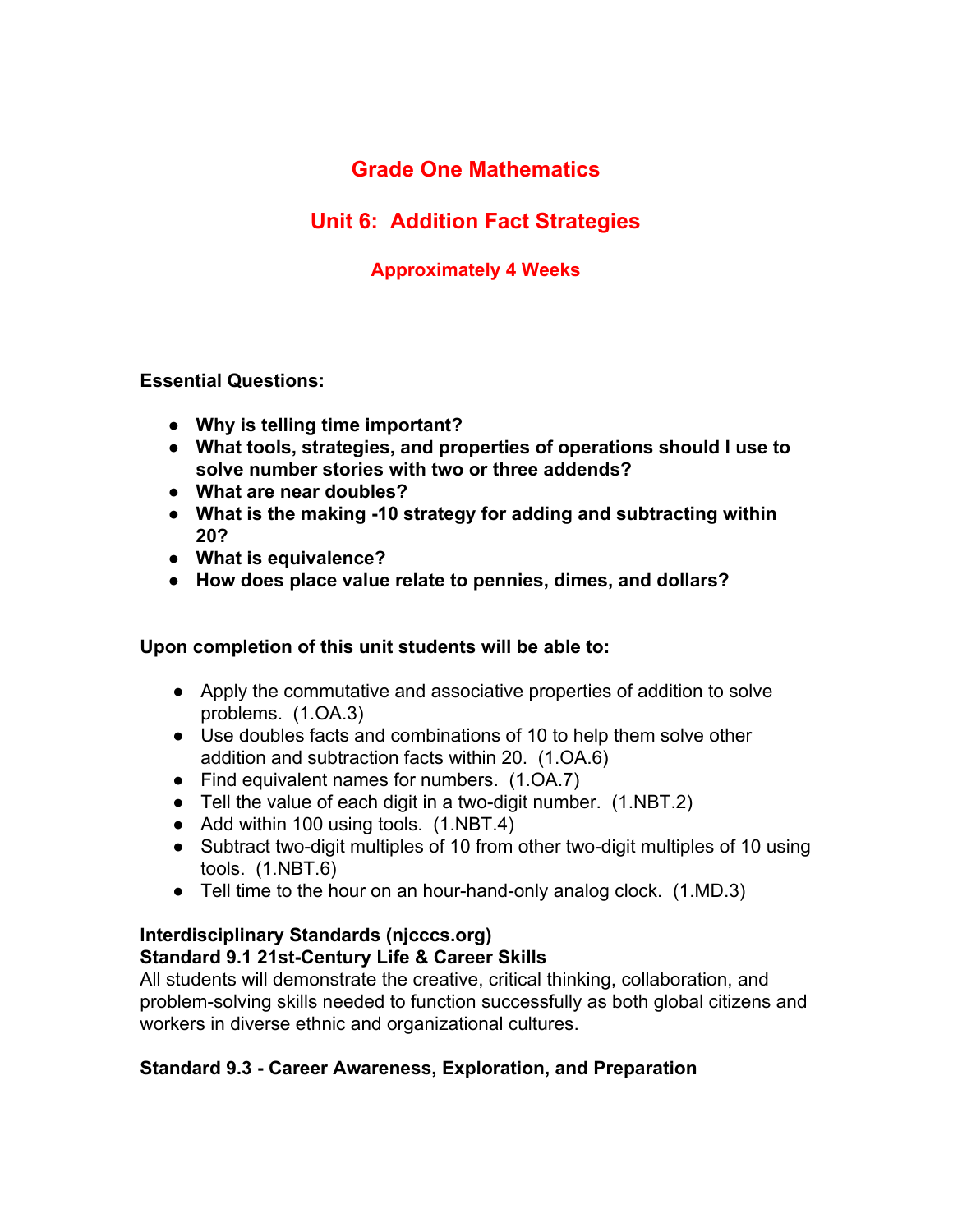All students will apply knowledge about and engage in the process of career awareness, exploration, and preparation in order to navigate the globally competitive work environment of the information age.

## **Standard 6.3 Active Citizenship in the 21 st Century**

All students will acquire the skills needed to be active, informed citizens who value diversity and promote cultural understanding by working collaboratively to address the challenges that are inherent in living in an interconnected world.

## **Standard 5.1 Science Practices**

All students will understand that science is both a body of knowledge and an evidence-based, model-building enterprise that continually extends, refines, and revises knowledge. The four Science Practices strands encompass the knowledge and reasoning skills that students must acquire to be proficient in science.

- A. Use mathematical, physical, and computational tools to build conceptual-based or evidence-based models and to pose theories.
- B**.** Generate Scientific Evidence through Active Investigations**:** Students master the conceptual, mathematical, physical, and computational tools that need to be applied when constructing and evaluating claims.

# **Activities – include 21 st Century Technologies:**

- Online activities: ie: everydaymathonline.com, EM online home connection
- E-Presentations, EM Facts Workshop Game (provides online practice of basic facts and computation)
- SMARTBoard lessons
- Everyday Math computer games: practice math skills without internet connection
- IXL math program online
- *● Stop and Go:* Adding and subtracting 2-digit numbers
- *● Roll and Record Doubles:* Finding addition doubles
- *● Addition Top-It:* Solving addition facts and using relation symbols
- *● Domino Top-It:* Finding and comparing sums
- *● Fishing for 10:* Making combinations of 10
- *● Ten-Frame Top-It:* Comparing numbers represented on ten frames
- *● The Difference Game:* Reinforcing subtraction facts
- *● The Digit Game with 3-Digit Numbers:* Comparing numbers based on place value
- *● Penny-Dime-Dollar Exchange:* Making place-value exchanges
- *● Penny-Dime Exchange:* Exchanging ones for tens
- *● Base-10 Exchange:* Exchanging ones for tens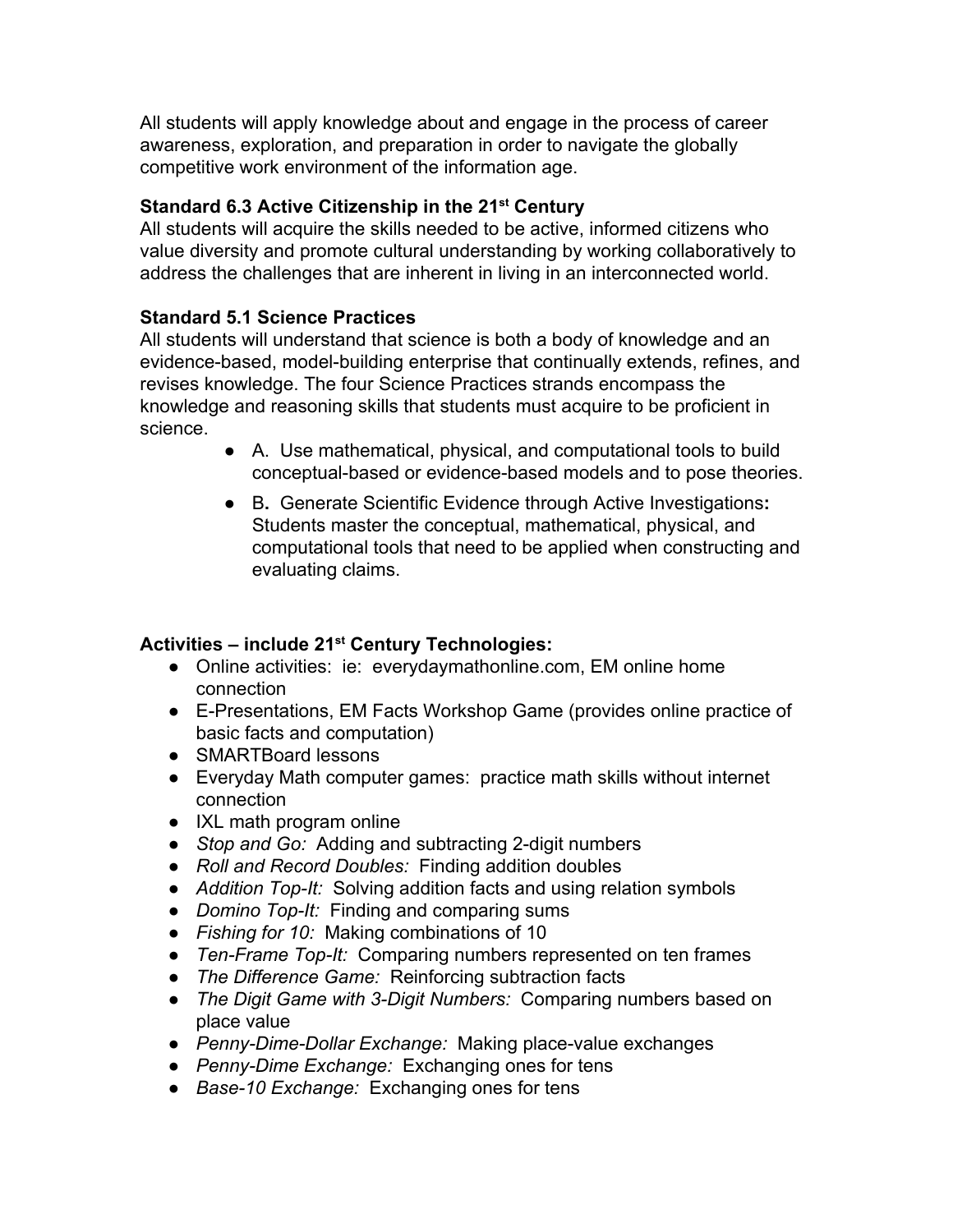### **Enrichment Activities**:

- Add to math vocabulary and word wall
- Math Masters
- Open Response and Reengagement: Pencils for the Writing Club (lesson 6.8)
- Activity Card 70: Ordering Times of Daily Activities
- Activity Card 71: Setting the Time for Daily Activities
- Activity Card 72: Science and Social Studies Number stories
- Activity Card 73: Adding with Egg Cartons
- Activity Card 74: Geoboard Shapes with Nondefining Attributes
- Activity Card 75: Egg Carton Addition with 3 Pennies
- Activity Card 76: Drawing Doubles Pictures
- Activity Card 77: Recording Near Doubles
- Activity Card 78: Making 100
- Activity Card 79: My Reference Book I Spy
- Literature Link: **Seaweed Soup** *by Stuart J. Murphy* (use with Activity Card 80: Creating Number Stories)
- Activity Card 81: Musical Name-Collection Boxes
- Activity Card 82: Finding Equivalent Names for 10
- Activity Card 83: Coin Scoop

#### **Methods of Assessments/Evaluation:**

- Everyday Math Individual Profile of Progress Recording Sheet
- Everyday Math Assessment check-ins
- Unit assessments
- Daily Activities/Routines
- Readiness, Enrichment and Extra Activities
- Class Checklists
- Class Recording Sheets
- Exit Slips
- Teacher/Student chosen Portfolio work
- Math Journals
- Open Response Activities
- Rubrics
- Teacher Observations
- Hands on activities/manipulatives
- Anecdotal Notes
- Classroom work
- Teacher created assessments
- Circle Time Discussions
- Whiteboard informal assessments
- Online games (i.e. scholastic, Math Seeds, Everyday Mathematics Program Math games)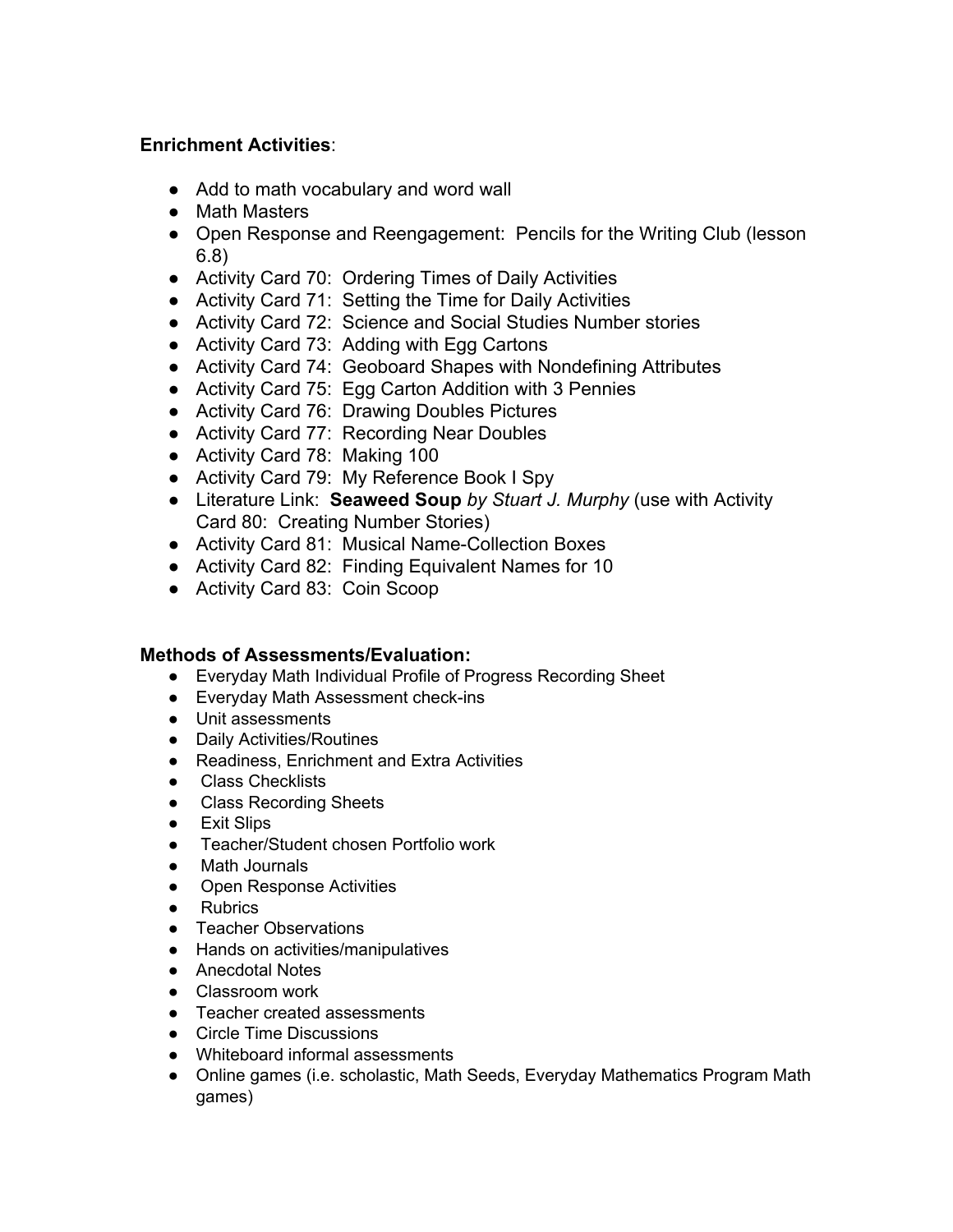- Math center activities
- Home Link activities

#### **Resources/Including Online Resources**

- Online Textbook Information
- Teacher Webpage
- SMARTBoard lessons
- Everyday Math computer games: practice math skills without internet connection
- IXL math program
- Everyday Mathematics Program:
- Teacher's Lesson Guide (Volumes 1 and 2)
- eToolkit
- ePresentations
- Math Masters
- Minute Math+
- Classroom Posters
- Assessment Handbook
- Assessment and Reporting Tools
- Home Connection Handbook
- Student Math Journal, Volumes 1 and 2
- My Reference Book
- Activity Cards

## **Grade One Mathematics**

**Unit 7: Subtraction Fact Strategies and Attributes of Shapes**

**Approximately 4 Weeks**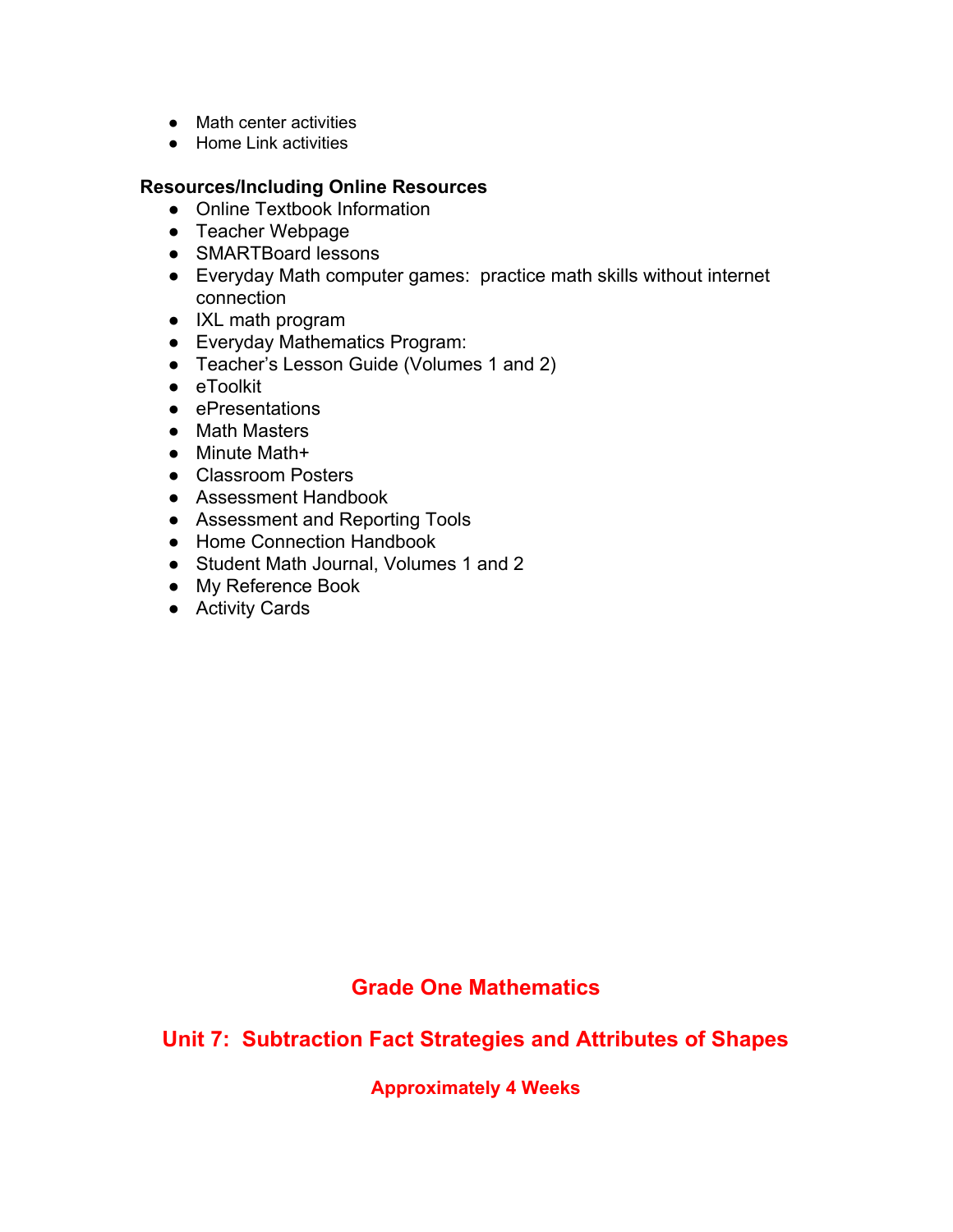**Essential Questions:**

- **● What is a fact family?**
- **● What is the "think addition" strategy?**
- **● How do I use a fact triangle?**
- **● How does knowing the attributes of various shapes help us?**
- **● What are defining and nondefining attributes of 2-dimensional shapes?**

## **Upon completion of this unit students will be able to:**

- Use the turn-around rule to generate fact families. (1.OA.3)
- Think addition to find the difference between two numbers. (1.OA.4)
- Use think addition, counting up, and counting back strategies to solve subtraction facts. (1.OA.6)
- Find an unknown rule (including a number and an operation) relating two numbers and describe that relationship with a number sentence. (1.OA.8)
- Show time to the hour on an analog clock with both the hour and minute hands. (1.MD.3)
- Name defining attributes of 2-dimensional shapes. (1.G.1)

## **Interdisciplinary Standards (njcccs.org)**

## **Standard 9.1 21st-Century Life & Career Skills**

All students will demonstrate the creative, critical thinking, collaboration, and problem-solving skills needed to function successfully as both global citizens and workers in diverse ethnic and organizational cultures.

## **Standard 6.3 Active Citizenship in the 21 st Century**

All students will acquire the skills needed to be active, informed citizens who value diversity and promote cultural understanding by working collaboratively to address the challenges that are inherent in living in an interconnected world.

## **Standard 5.1 Science Practices**

All students will understand that science is both a body of knowledge and an evidence-based, model-building enterprise that continually extends, refines, and revises knowledge. The four Science Practices strands encompass the knowledge and reasoning skills that students must acquire to be proficient in science.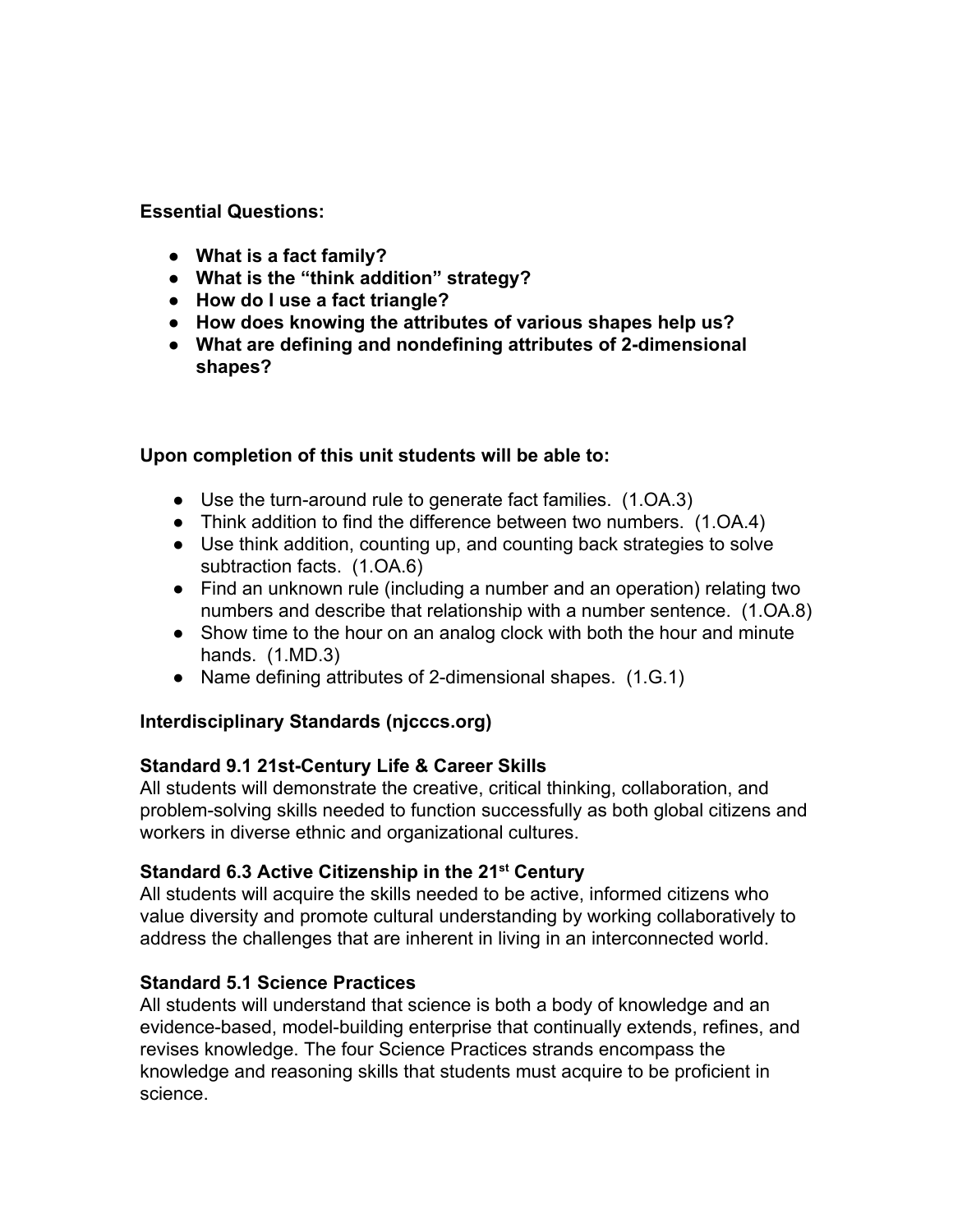- A. Use mathematical, physical, and computational tools to build conceptual-based or evidence-based models and to pose theories.
- B**.** Generate Scientific Evidence through Active Investigations**:** Students master the conceptual, mathematical, physical, and computational tools that need to be applied when constructing and evaluating claims.

# **Activities – include 21 st Century Technologies:**

- Online activities: ie: everydaymathonline.com, EM online home connection
- E-Presentations, EM Facts Workshop Game (provides online practice of basic facts and computation)
- SMARTBoard lessons
- Everyday Math computer games: practice math skills without internet connection
- IXL math program online
- *● Beat the Calculator:* Using mental addition
- *● Subtraction Bingo:* Subtracting facts
- *● Salute!:* Adding and subtracting facts
- *● Top-It with Subtraction:* Subtracting facts using relation symbols
- *● Roll and Record Doubles:* Adding doubles facts
- *● Shaker Addition Top-It:* Adding facts
- *● The Difference Game:* Subtracting facts
- *● Stop and Go:* Adding and subtracting 2-digit numbers
- *● Attribute Train:* Comparing attributes
- *● Penny-Dime-Dollar Exchange:* Making place-value exchanges
- *● What's Your Way?:* Finding 10 more and 10 less than a number
- *● Tric-Trac:* Adding facts
- *● Time Match:* Telling time

## **Enrichment Activities**:

- Add to math vocabulary and word wall
- Math Masters
- Open Response and Reengagement: Desks and Chairs (lesson 7.9)
- Activity Card 84: Fact Family Swap
- Activity Card 85: Strategy Draw
- Activity Card 86: What's My Attribute Rule?
- Literature Link: **Windows, Rings, and Grapes-A Look at Different Shapes** *by Brian P. Cleary* (use with Activity Card 87: Reading about Shapes)
- Literature Link: **It's a Shape!** *by Marianne Waering Penn* (use with Activity Card 87: Reading about Shapes)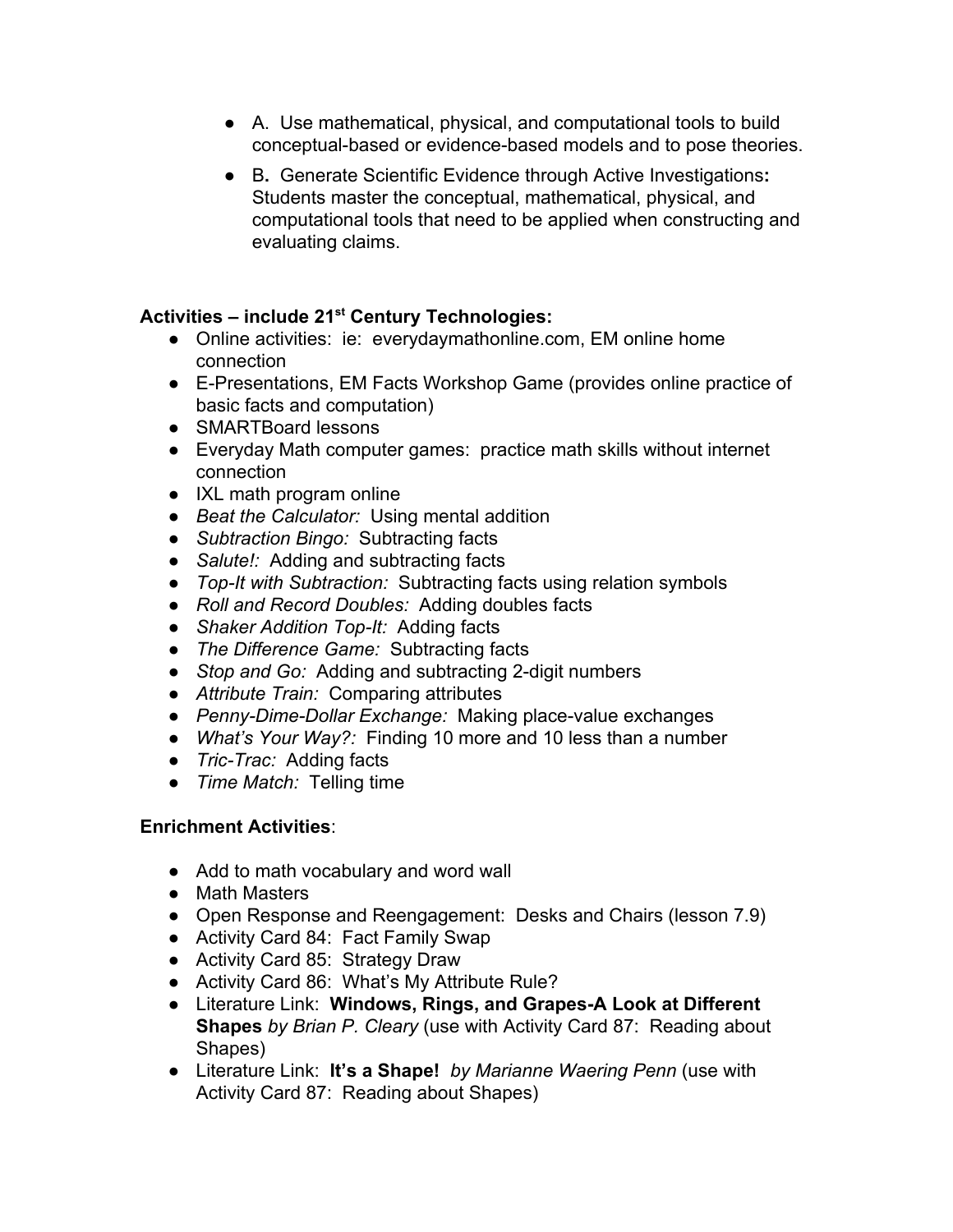- Activity Card 88: Dividing Shapes
- Activity Card 89: Recording Salute!
- Activity Card 90: Attribute-Train Puzzles
- Activity Card 91: Comparing Attributes
- Activity Card 92: Growing Polygons
- Activity Card 93: Calculating Elapsed Time

#### **Methods of Assessments/Evaluation:**

- Everyday Math Individual Profile of Progress Recording Sheet
- Everyday Math Assessment check-ins
- Unit assessments
- Daily Activities/Routines
- Readiness, Enrichment and Extra Activities
- Class Checklists
- Class Recording Sheets
- Exit Slips
- Teacher/Student chosen Portfolio work
- Math Journals
- Open Response Activities
- Rubrics
- Teacher Observations
- Hands on activities/manipulatives
- Anecdotal Notes
- Classroom work
- Teacher created assessments
- Circle Time Discussions
- Whiteboard informal assessments
- Online games (i.e. scholastic, Math Seeds, Everyday Mathematics Program Math games)
- Math center activities
- Home Link activities

- Online Textbook Information
- Teacher Webpage
- SMARTBoard lessons
- Everyday Math computer games: practice math skills without internet connection
- IXL math program
- Everyday Mathematics Program:
- Teacher's Lesson Guide (Volumes 1 and 2)
- eToolkit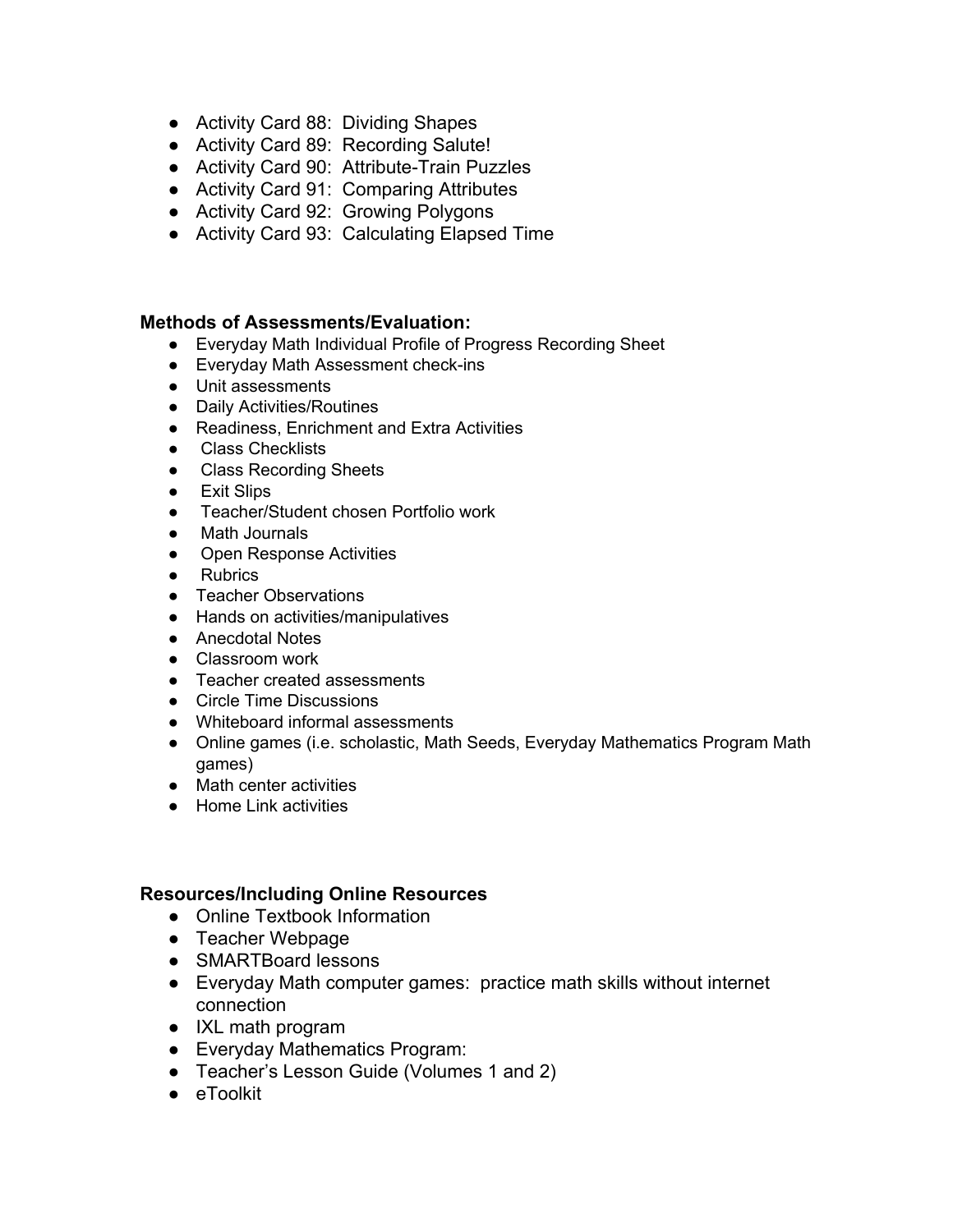- ePresentations
- Math Masters
- Minute Math+
- Classroom Posters
- Assessment Handbook
- Assessment and Reporting Tools
- Home Connection Handbook
- Student Math Journal, Volumes 1 and 2
- My Reference Book
- Activity Cards

## **Unit 8: Geometry**

#### **Approximately 4 Weeks**

**Essential Questions:**

- **● What are the attributes of 2-dimensional shapes?**
- **● What are halves?**
- **● What are fourths?**
- **● How do I make a composite shape?**
- **● How is a 3D shape different than a plane shape?**
- **● What is time to the half hour?**
- **● How do number patterns help us?**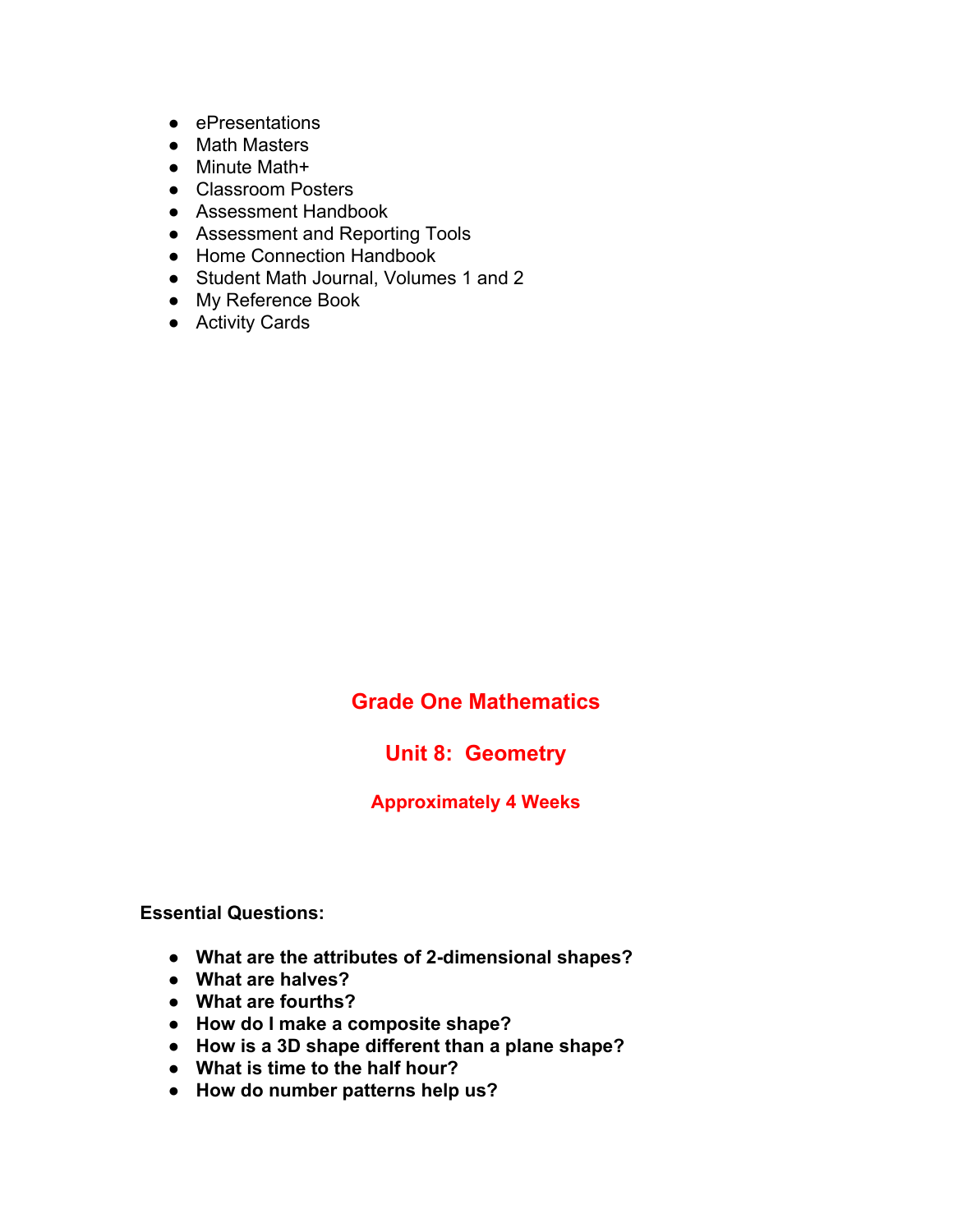**● What strategies do I use to compute sums and differences mentally?**

## **Upon completion of this unit students will be able to:**

- Solve addition and subtraction facts within 10. (1.OA.6)
- Apply place-value understanding to solve number-grid puzzles. (1.NBT.2)
- Mentally find 10 more or 10 less than a two-digit number. (1.NBT.5)
- Tell time to the half-hour on digital and analog clocks. (1.MD.3)
- Represent and answer questions about data in bar graphs and tally charts. (1.MD.4)
- Name defining attributes of two- and three- dimensional shapes. (1.G.1)
- Make composite shapes from two-dimensional shape. (1.G.2)
- Partition shapes into two and four equal shares and name the shares. (1.G.3)

## **Interdisciplinary Standards (njcccs.org) Standard 9.1 21st-Century Life & Career Skills**

All students will demonstrate the creative, critical thinking, collaboration, and problem-solving skills needed to function successfully as both global citizens and workers in diverse ethnic and organizational cultures.

## **Standard 8.2 – Technology Education**

All students will develop an understanding of the nature and impact of technology, engineering, technological design, and the designed world as they relate to the individual, society, and the environment.

## **Standard 6.3 Active Citizenship in the 21 st Century**

All students will acquire the skills needed to be active, informed citizens who value diversity and promote cultural understanding by working collaboratively to address the challenges that are inherent in living in an interconnected world.

## **Standard 5.1 Science Practices**

All students will understand that science is both a body of knowledge and an evidence-based, model-building enterprise that continually extends, refines, and revises knowledge. The four Science Practices strands encompass the knowledge and reasoning skills that students must acquire to be proficient in science.

- A. Use mathematical, physical, and computational tools to build conceptual-based or evidence-based models and to pose theories.
- B**.** Generate Scientific Evidence through Active Investigations**:** Students master the conceptual, mathematical, physical, and computational tools that need to be applied when constructing and evaluating claims.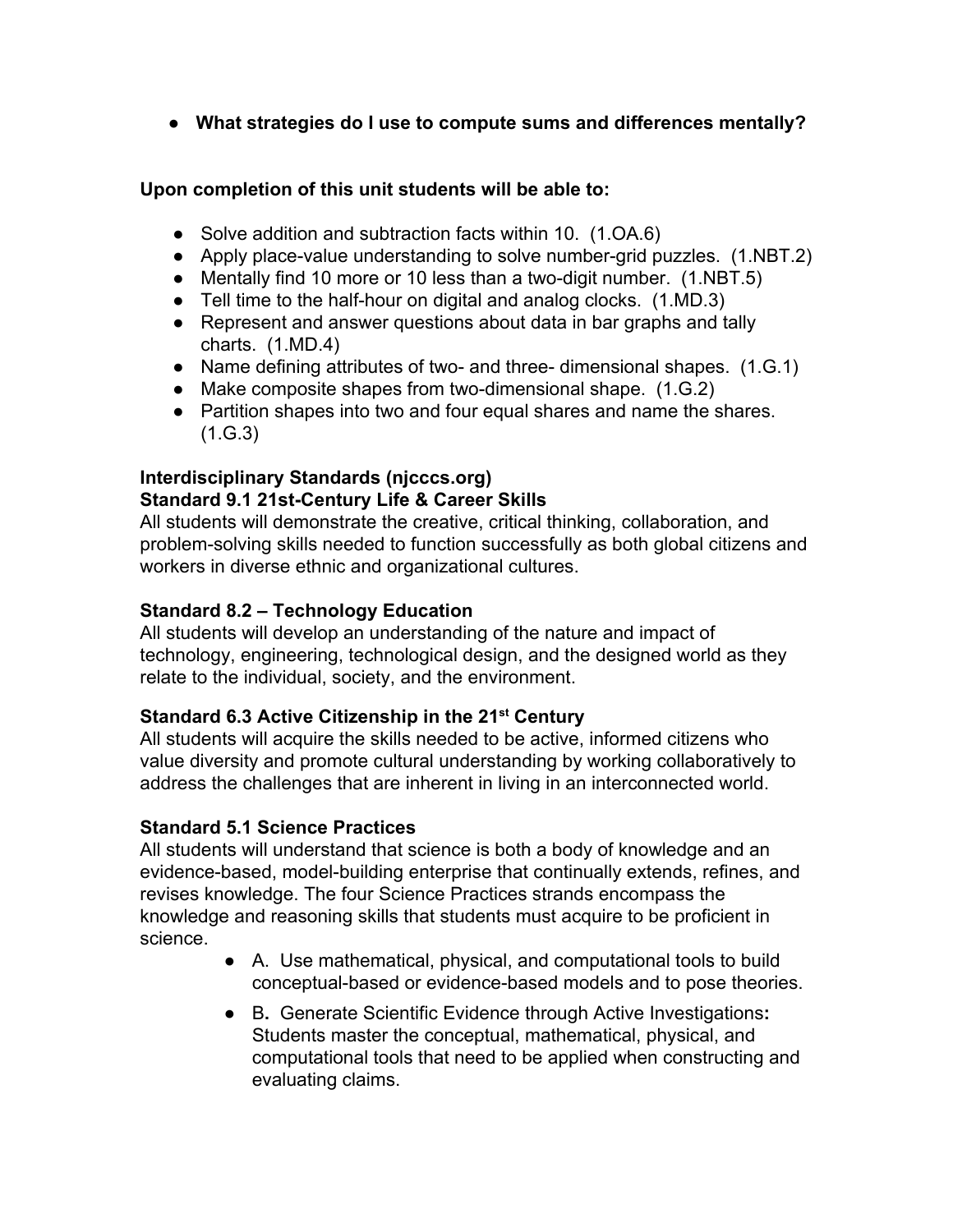# **Activities – include 21 st Century Technologies:**

- ●
- Online activities: ie: everydaymathonline.com, EM online home connection
- E-Presentations, EM Facts Workshop Game (provides online practice of basic facts and computation)
- SMARTBoard lessons
- Everyday Math computer games: practice math skills without internet connection
- IXL math program online
- *● I Spy:* Describing and Identifying shapes
- *● Time Match:* Telling Time
- *● Make My Design:* Creating composite shapes
- *● Addition Top-It:* Solving addition facts and using relation symbols
- *● Penny-Dime-Dollar Exchange:* Exchanging ones for tens and tens for hundreds
- *● Before and After:* Finding numbers that are 1 less or 1 more than a given number

## **Enrichment Activities**:

- Add to math vocabulary and word wall
- Math Masters
- Open Response and Reengagement: Sharing Paper Squares(lesson 8.4)
- Activity Card 94: Comparing 2-Dimentional Shapes
- Literature Link: **Round is a Mooncake: A Book of Shapes** *by Roseanne Thong*
- Literature Link: **Rabbit and Hare Divide an Apple** *by Harriet Ziefert* (use with Activity Card 95: Dividing an Apple)
- Literature Link: **The Little Mouse, the Red Ripe Strawberry, and the Big Hungry Bear** *by Don and Audrey Wood* (use with Activity Card 96: Sharing Food)
- Literature Link: **Picture Pie: A Circle Drawing Book** *by Ed Emberly* (use with Activity Card 97: Making Rectangle Designs)
- Activity Card 98: Making an Equal Shares Book
- Activity Card 99: Shape Challenges with Triangles
- Activity Card 100: Comparing 3-Dimensional Shapes
- Activity Card 101: My New Shape
- Activity Card 102: Sorting by Strategies
- Activity Card 103: Building with 3-Dimensional Shapes
- Activity Card 104: Ordering Clocks by Times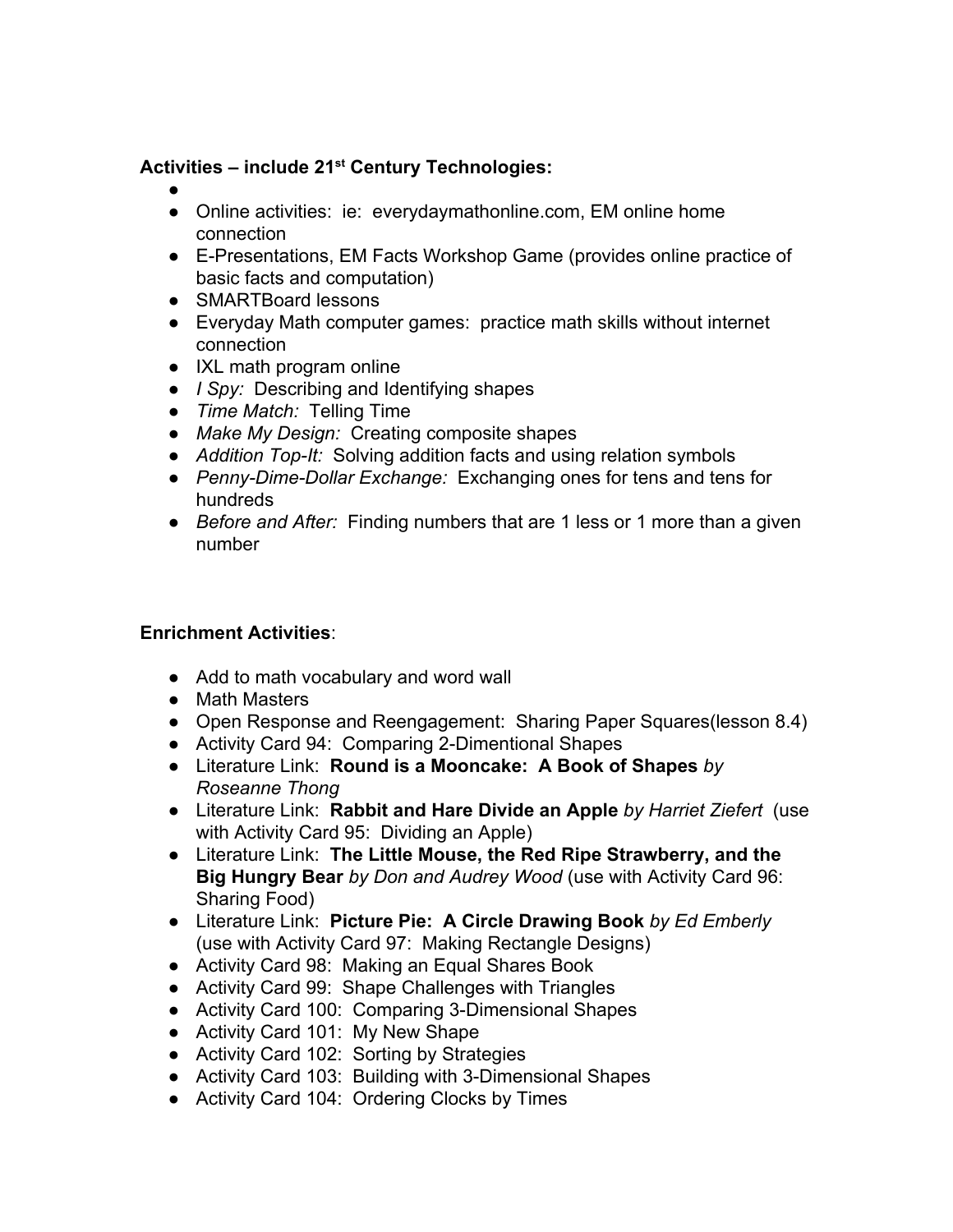- Activity Card 105: Data with 4 Categories
- Activity Card 106: Asking and Answering Questions about Data
- Activity Card 107: Solving Number Codes
- Activity Card 108: Adding and Subtracting 9's

#### **Methods of Assessments/Evaluation:**

- Everyday Math Individual Profile of Progress Recording Sheet
- Everyday Math Assessment check-ins
- Unit assessments
- Daily Activities/Routines
- Readiness, Enrichment and Extra Activities
- Class Checklists
- Class Recording Sheets
- Exit Slips
- Teacher/Student chosen Portfolio work
- **Math Journals**
- Open Response Activities
- Rubrics
- Teacher Observations
- Hands on activities/manipulatives
- Anecdotal Notes
- Classroom work
- Teacher created assessments
- Circle Time Discussions
- Whiteboard informal assessments
- Online games (i.e. scholastic, Math Seeds, Everyday Mathematics Program Math games)
- Math center activities
- Home Link activities

- Online Textbook Information
- Teacher Webpage
- SMARTBoard lessons
- Everyday Math computer games: practice math skills without internet connection
- IXL math program
- Everyday Mathematics Program:
- Teacher's Lesson Guide (Volumes 1 and 2)
- eToolkit
- ePresentations
- Math Masters
- Minute Math+
- Classroom Posters
- Assessment Handbook
- Assessment and Reporting Tools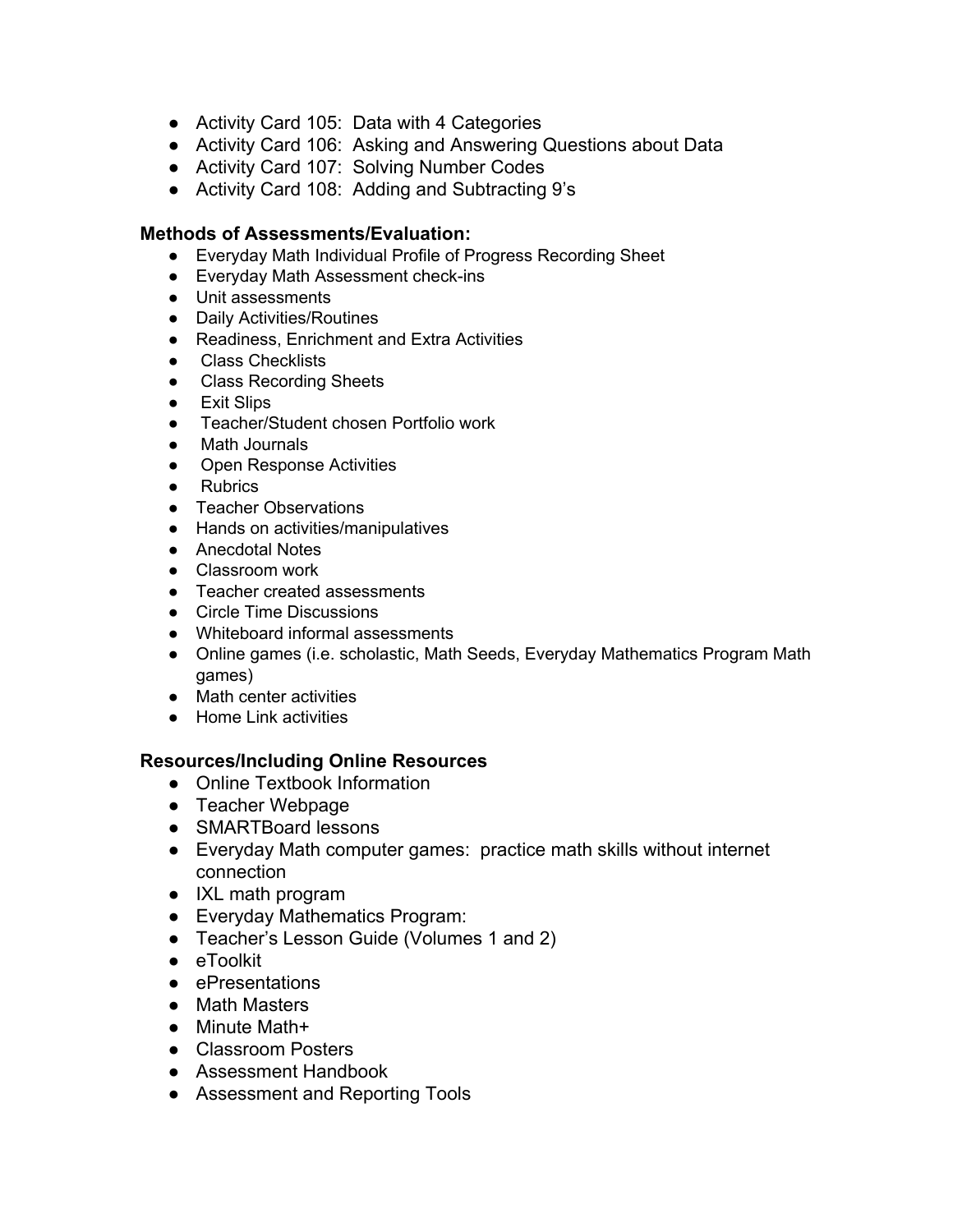- Home Connection Handbook
- Student Math Journal, Volumes 1 and 2
- My Reference Book
- Activity Cards

## **Unit 9: Two-Digit Addition and Subtraction and Review**

## **Approximately 4 Weeks**

#### **Essential Questions:**

- **● How can I measure length by using non-standard units?**
- **● What unit do I use to measure?**
- **● Why is it important to label the unit of measure?**
- **● How do I recognize what strategy to use for a specific problem?**
- **● What information and strategies would you use to solve a multi-step word problem?**
- **● How are place value patterns repeated in large numbers?**
- **● How does understanding place value help to solve double digit addition and subtraction problems?**

**Upon completion of this unit students will be able to:**

● Determine whether equations involving addition and subtraction are true or false. (1.OA.7)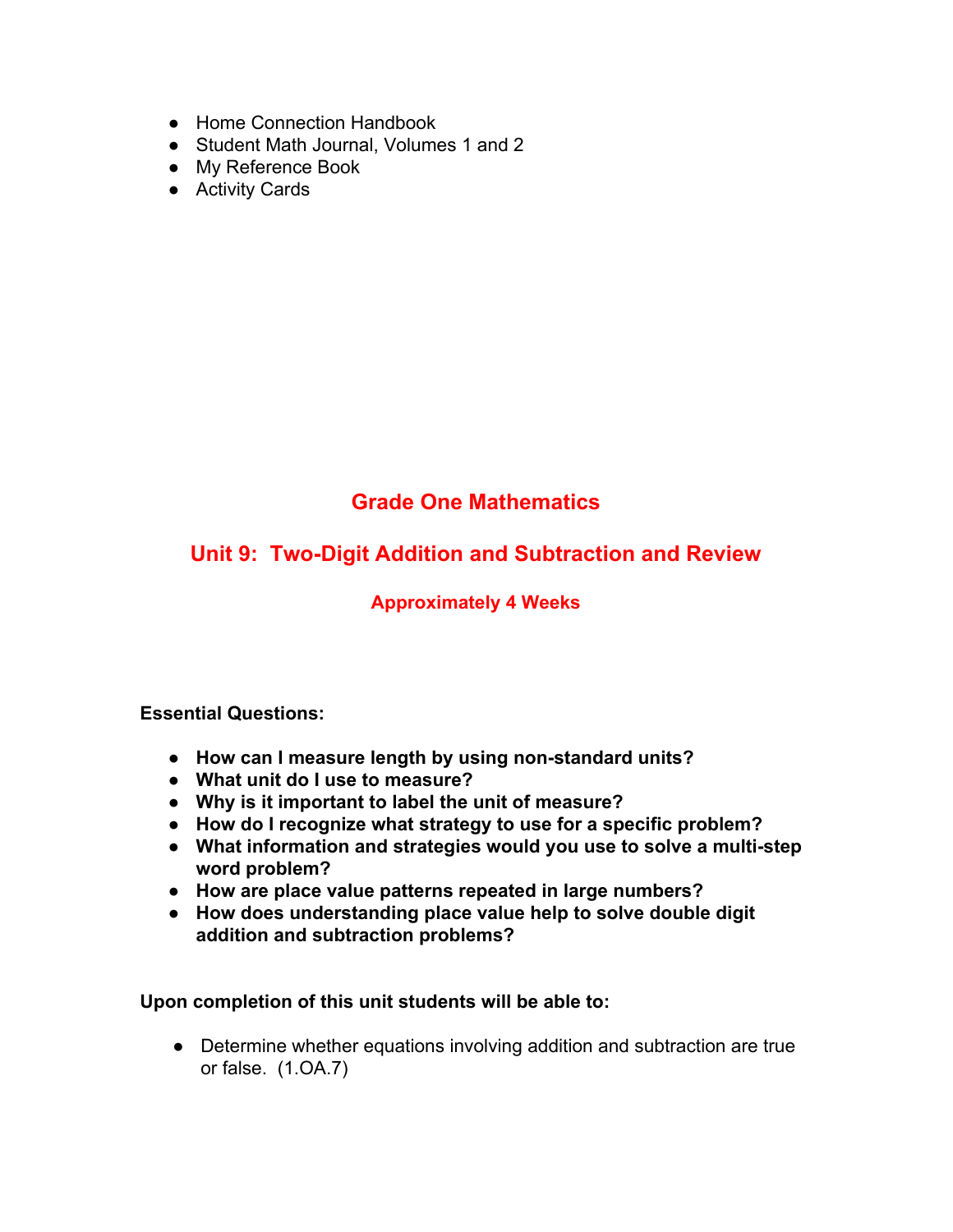- Identify the number of tens and ones in a two-digit number and the value of the digit in each place. (1.NBT.2)
- Use place-value understanding to record comparisons of two-digit numbers using relation symbols. (1.NBT.3)
- Add within 100 and explain their strategies. (1.NBT.4)
- Subtract multiples of 10 from multiples of 10 within 100 and explain their strategies. (1.NBT.6)
- Measure the length of an object with same-size units. (1.MD.2)
- Construct composite shapes from two- and three-dimensional shapes.  $(1.G.2)$
- Partition shapes into two or four equal shares, describe the shares, and understand that making more equal shares results in smaller shares.  $(1.G.3)$

#### **Interdisciplinary Standards (njcccs.org) Standard 9.1 21st-Century Life & Career Skills**

All students will demonstrate the creative, critical thinking, collaboration, and problem-solving skills needed to function successfully as both global citizens and workers in diverse ethnic and organizational cultures.

## **Standard 9.3 - Career Awareness, Exploration, and Preparation**

All students will apply knowledge about and engage in the process of career awareness, exploration, and preparation in order to navigate the globally competitive work environment of the information age.

# **Activities – include 21 st Century Technologies:**

- Online activities: ie: everydaymathonline.com, EM online home connection
- E-Presentations, EM Facts Workshop Game (provides online practice of basic facts and computation)
- SMARTBoard lessons
- Everyday Math computer games: practice math skills without internet connection
- IXL math program online
- *● Beat the Calculator:* Using mental addition
- *● Animal Weight Top-It:* Adding 2-digit numbers
- *● Tric Trac:* Adding within 10
- *● Stop and Go:* Adding and subtracting 2-digit numbers
- *● Top-It With School Store Cards:* Comparing numbers using addition
- *● The Digit Game:* Comparing 2-digit numbers based on place value
- *● Time Match:* Telling time
- *● Make My Design:* Creating composite shapes
- *● I Spy:* Describing and identifying shapes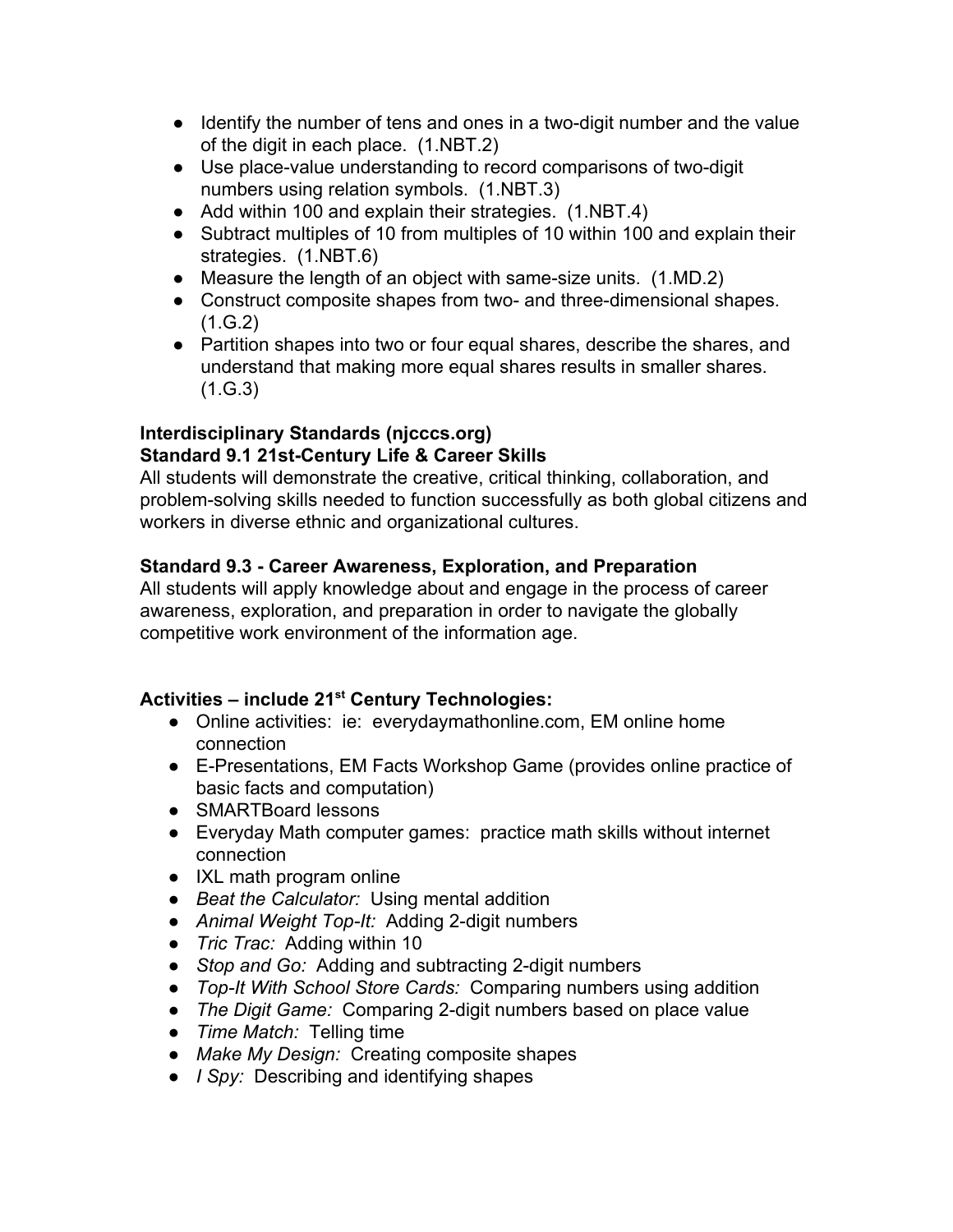### **Enrichment Activities**:

- Add to math vocabulary and word wall
- Math Masters
- Open Response and Reengagement: Shopping at the School Store (lesson 9.3)
- Activity Card 109: Making a Digit Ruler
- Activity Card 110: Measure and Compare
- Activity Card 111: Spending Money at the School Store
- Activity Card 112: Planning Gardens
- Activity Card 113: More Broken Calculator Problems
- Activity Card 114: Making Change
- Activity Card 115: Make Your Own Vending Machine
- Activity Card 116: Animal Growth Stories
- Activity Card 117: Spending 50 cents
- Activity Card 118: Writing Numbers in Expanded Form
- Activity Card 119: Constructing Regular Polyhedrons
- Activity Card 120: More Equal Sharing Problems

#### **Methods of Assessments/Evaluation:**

- Everyday Math Individual Profile of Progress Recording Sheet
- Everyday Math Assessment check-ins
- Unit assessments
- Daily Activities/Routines
- Readiness, Enrichment and Extra Activities
- Class Checklists
- Class Recording Sheets
- Exit Slips
- Teacher/Student chosen Portfolio work
- Math Journals
- Open Response Activities
- Rubrics
- Teacher Observations
- Hands on activities/manipulatives
- Anecdotal Notes
- Classroom work
- Teacher created assessments
- Circle Time Discussions
- Whiteboard informal assessments
- Online games (i.e. scholastic, Math Seeds, Everyday Mathematics Program Math games)
- Math center activities
- Home Link activities